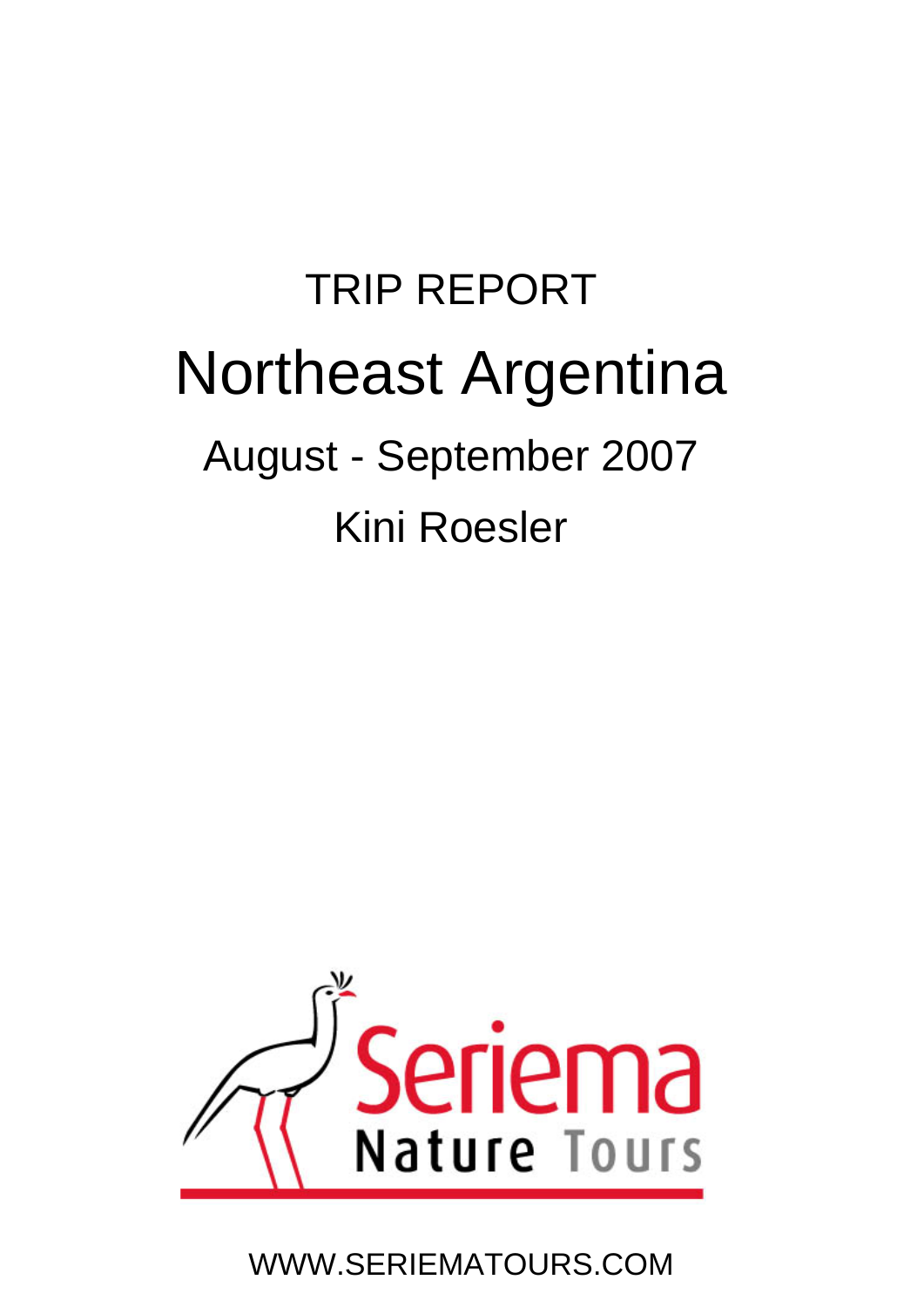#### **INTRODUCCION**

A trip across Northeast Argentine allowed us to see one of the most impressive areas of temperate and subtropical South America. We explored many of the most amazing sceneries of the country: The pampas and savannas of Entre Rios, the Iberá Marshes and the Iguazú falls.

The trip began with a short but very productive visit to Costanera Sur, the ecological reserve which is located only 10' from the main center of Buenos Aires city. We found a large number of waterfowl and several other water related species, such as the Red Shoveler, Ringed Teal, Argentinean Lake-Duck, Masked Duck, Blackheaded Duck, Red-fronted Coot, among others.

While moving north, we entered woodland habitats such as the "Espinal", in southern Entre Rios province. The "Espinal" is thorny woodland with several special birds such as the Brown Cacholote, the spectacular Scimitarbilled Woodcreeper, Short-billed Canastero and Little Thornbird, to name just some of them. We also explored the grassland areas, where two of the main target birds of the trip inhabit: Saffron-cowled Blackbird and Blackand-White Monjita.

After a short visit to El Palmar National Park, an interesting palm-tree covered savanna, we moved ahead towards the Iberá Marshes. The Iberá is full of birds; however it is amazing how easy it is to see some mammals too, such as the Marsh Deer, River Otter and a famous giant rodent: the Capybaras. Speaking of wildlife, even more interesting are the caimans, the giant Yellow Anaconda and Tegu Lizard, among other fantastic vertebrates. Some target birds we found in the area were the fantastic Strange-tailed Tyrant and the rare Yellow Cardinal, two threatened species.

Moving on to the province of Misiones, the diversity of its Interior Atlantic rainforest astonished us. It was marvelous to witness what is considered one of the biggest displays of biodiversity in South America. We saw colorful birds such as the Green-headed Tanager, Blue-naped Chlorophonia, Blue Dacnis, Band Tailed Manakin and Blue Manakin to name just a few. We also found some other spectacular birds such as the Grey-headed Kite, Swallow-tailed Kite and the threatened Black-fronted Piping-Guan, among others.

Our 13 day trip concluded with a general bird list of 364 species: A quick but really impressive sample of Neotropical biodiversity!

REFERENCES Global threat categories by BirdLife International CR = CRITICAL EN = ENDANGERED VU = VULNERABLE NT = NEAR THREATENED E = ENDEMIC SPECIES EB = ENDEMIC BREEDER NE = NEAR ENDEMIC (90% or more of their distribution is in Argentina)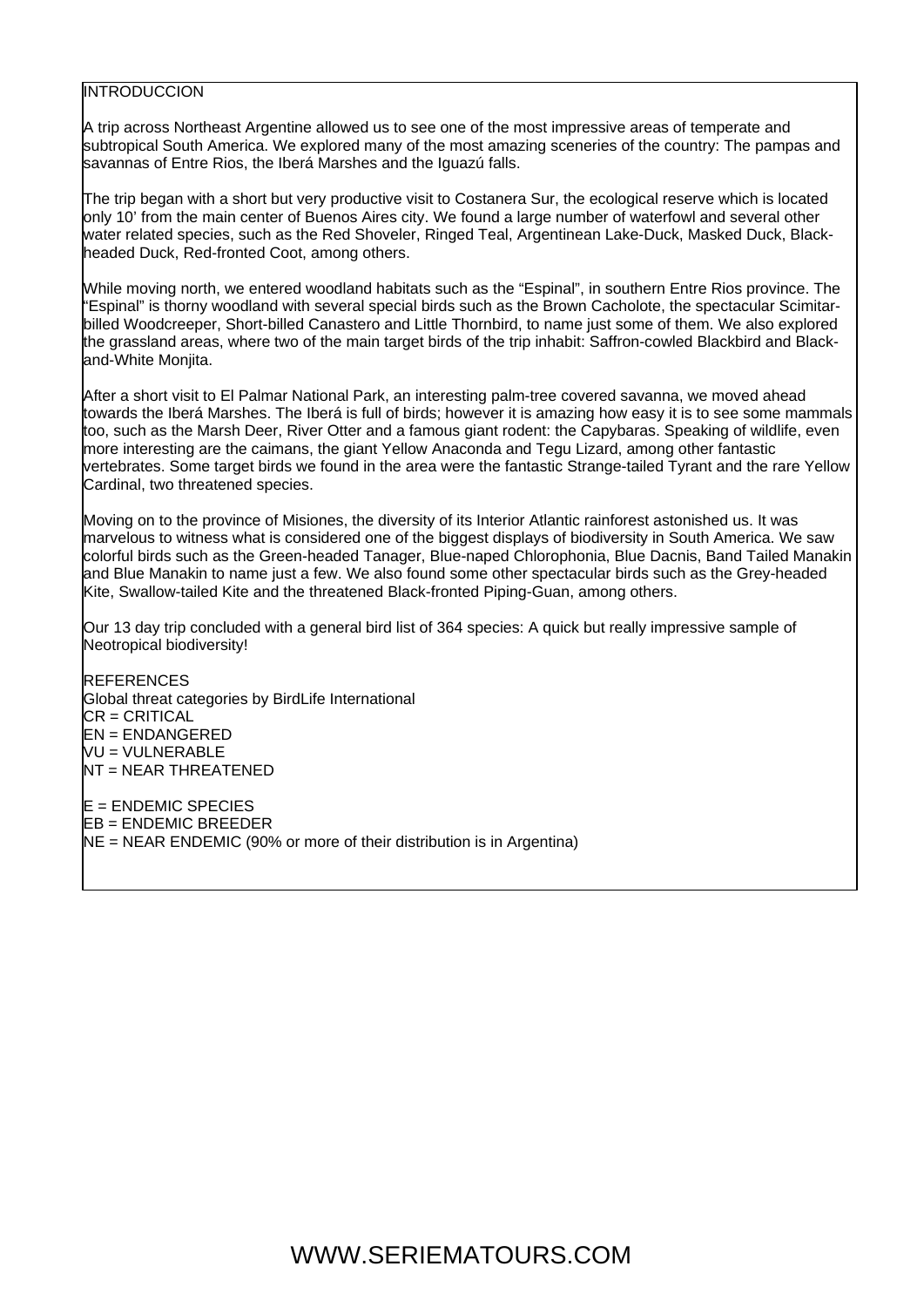| #        | Ref       | <b>ENGLISH NAME</b>                                               | <b>LATIN NAME</b>                       |                                                              |
|----------|-----------|-------------------------------------------------------------------|-----------------------------------------|--------------------------------------------------------------|
|          |           | <b>Family Rheidae (Rheas)</b>                                     |                                         |                                                              |
| 1        | <b>NT</b> | <b>Greater Rhea</b>                                               | Rhea americana                          | Several groups along the road from Entre                     |
|          |           |                                                                   |                                         | Rios to Ibera marshes                                        |
|          |           | <b>Family Tinamidae (Tinamous)</b>                                |                                         |                                                              |
| 2        | <b>NT</b> | Solitary Tinamou                                                  | Tinamus solitarius                      | An excellent observation of one individual at                |
|          |           |                                                                   |                                         | San Pedro area, and several other heard at<br>Iguazú NP      |
| 3        |           | <b>Brown Tinamou</b>                                              | Crypturellus obsoletus                  | Several heard and two seen at Salto                          |
|          |           |                                                                   |                                         | Encantado PP.                                                |
| 4        |           | Small-billed Tinamou                                              | Crypturellus parvirostris               | Heard many times on different places of                      |
|          |           |                                                                   |                                         | Misiones, but seen only at Salto Encantado                   |
|          |           |                                                                   |                                         |                                                              |
| 5        |           | Tataupa Tinamou                                                   | Crypturellus tataupa                    | One heard at Salto Encantado and one                         |
|          |           |                                                                   |                                         | observed at Iguazú NP                                        |
| 6        |           | Red -winged Tinamou                                               | Rhynchotus rufescens                    | Several at El Palmar NP and in Corrientes                    |
|          |           |                                                                   |                                         | grasslands                                                   |
| 7        |           | Spotted Tinamou                                                   | Nothura maculosa                        | Almost every day on grasslands and                           |
|          |           |                                                                   |                                         | cultivated fields                                            |
| 8        |           | <b>Family Podicipedidae (Grebes)</b><br><b>White-tufted Grebe</b> | Rollandia rolland                       | A few at Costanera Sur                                       |
| 9        |           | Pied-billed Grebe                                                 | Podilymbus podiceps                     | Two at Costanera Sur                                         |
| 10       |           | <b>Great Grebe</b>                                                | Podicephorus major                      | A couple at Costanera and few individuals at                 |
|          |           |                                                                   |                                         | Laguna Iberá                                                 |
|          |           | <b>Family Phalacrocoracidae (Cormorants, Shags)</b>               |                                         |                                                              |
| 11       |           | Neotropic Cormorant                                               | Phalacrocorax brasilianus               | Quite common in open waters                                  |
|          |           | <b>Family Anhingidae (Anhingas)</b>                               |                                         |                                                              |
| 12       |           | Anhinga                                                           | Anhinga anhinga                         | Two at Iguazú falls                                          |
|          |           | Family Ardeidae (Herons, Egrets, Bitterns)                        |                                         |                                                              |
| 13       |           | Rufescent Tiger-Heron                                             | Tigrisoma lineatum                      | Common along the road to Ibera marshes                       |
| 14       |           | Least Bittern                                                     | Ixobrychus exilis                       | Only one individual in the sorroundings of                   |
|          |           |                                                                   |                                         | rangers house of Ibera marshes                               |
| 15       |           | Black-crowned Night-Heron                                         | Nycticorax nycticorax                   | Common, but mostly heard during owling                       |
|          |           |                                                                   |                                         |                                                              |
| 16       |           | <b>Whistling Heron</b>                                            | Syrigma sibilatrix                      | Several individuals in short Pampa's                         |
|          |           |                                                                   |                                         | grasslands in Entre Rios and Corrientes                      |
| 17       |           | Snowy Egret                                                       | Egretta thula                           | Common at Costanera Sur and the Ibera                        |
|          |           |                                                                   |                                         | Marshes                                                      |
| 18<br>19 |           | White-necked Heron                                                | Ardea cocoi<br>Ardea (Casmerodius) alba | Quite common in wetlands<br>Commoner than the species before |
| 20       |           | <b>Great Egret</b><br>Cattle Egret                                | <b>Bubulcus (Ardea) ibis</b>            | Quite common along the road principally                      |
|          |           |                                                                   |                                         | assosiated with cattle                                       |
| 21       |           | <b>Striated Heron</b>                                             | <b>Butorides striatus</b>               | Fairly common at Ceibas and at the Iberá                     |
|          |           |                                                                   |                                         | Marshes                                                      |
|          |           | Family Threskiornithidae (Ibises, Spoonbills)                     |                                         |                                                              |
| 22       |           | Bare-faced Ibis                                                   | Phimosus infuscatus                     | Several flocks flying over Otamendi and                      |
|          |           |                                                                   |                                         | several perched at Iberá Marshes                             |
| 23       |           | White-faced Ibis                                                  | Plegadis chihi                          | Common along the road in Ceibas and one<br>flock at Otamendi |
| 24       |           | Plumbeous Ibis                                                    | Theristicus caerulescens                | just a couple at Iberá Marshes                               |
| 25       |           | Green Ibis                                                        | Mesembrinibis cayannensis               | Three flying over the Iguazú river at Iguazú                 |
|          |           |                                                                   |                                         | <b>NP</b>                                                    |
| 26       |           | Roseate Spoonbill                                                 | Ajaia ajaja                             | One flying at Ceibas                                         |
|          |           | <b>Family Ciconidae (Storks)</b>                                  |                                         |                                                              |
| 27       |           | <b>Wood Stork</b>                                                 | Mycteria americana                      | A group of 15 along the road to Iberá                        |
| 28       |           |                                                                   | Ciconia maguari                         | marshes<br>Common at ceibas and at the Iberá Marshes         |
|          |           | Maguari Stork                                                     |                                         |                                                              |
| 29       |           | Jabiru                                                            | Jabiru mycteria                         | Only one individual in a small pond in                       |
|          |           |                                                                   |                                         | nothern Corrientes                                           |
|          |           | <b>Family Anhimidae (Screamers)</b>                               |                                         |                                                              |
| 30       |           | Southern Screamer                                                 | Chauna torquata                         | Common at Otamendi, Ceibas and Iberá                         |
|          |           |                                                                   |                                         |                                                              |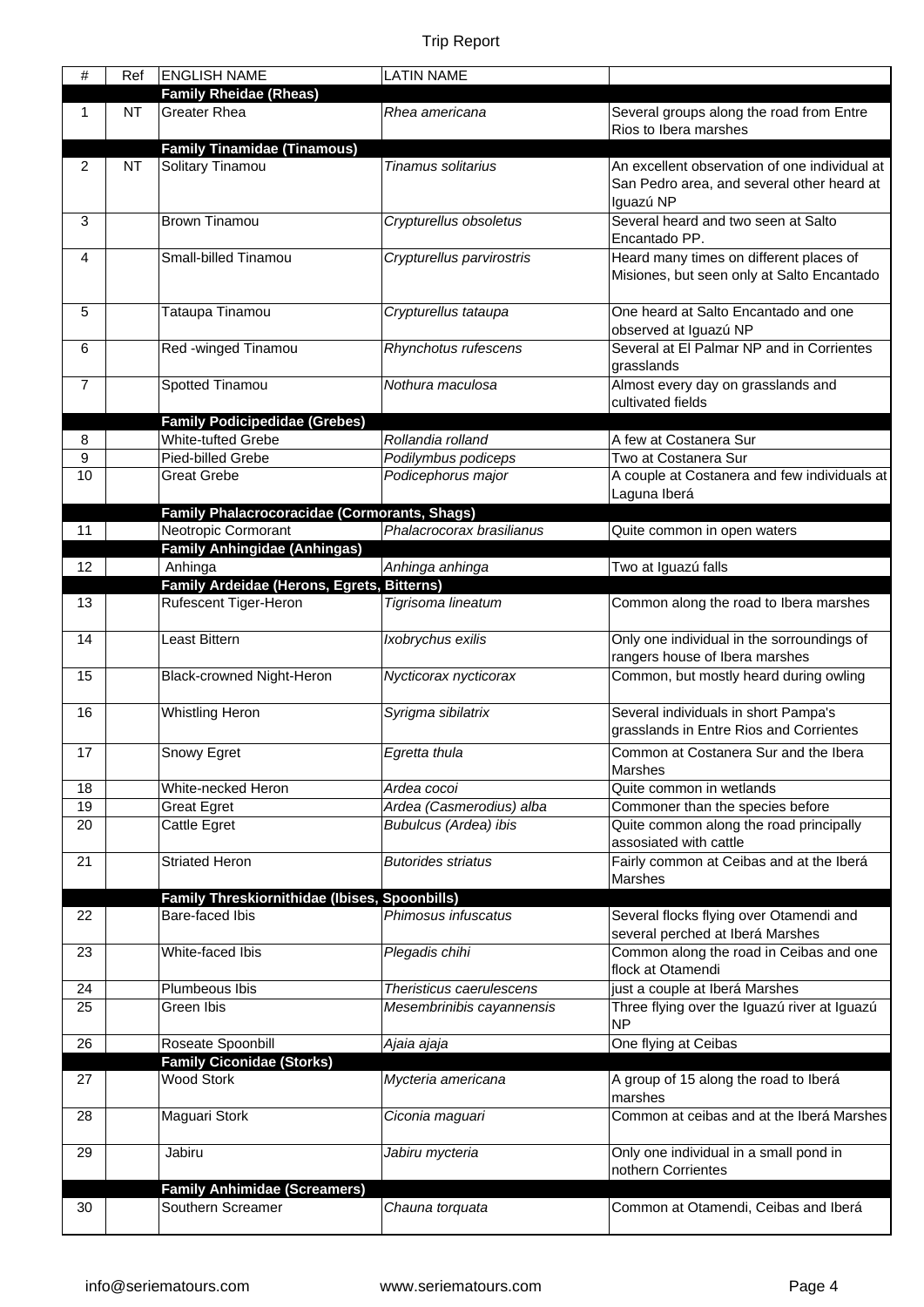|          |    | Family Anatidae (Ducks, Geese, Swans)          |                                                   |                                                                                          |
|----------|----|------------------------------------------------|---------------------------------------------------|------------------------------------------------------------------------------------------|
| 31       |    | White-faced Whistling-Duck                     | Dendrocygna viduata                               | Only a flock of 17 seen at Iberá                                                         |
| 32       |    | <b>Black-bellied Whistling-Duck</b>            | Dendrocygna autumnalis                            | One pair flying over Ibera Lagoon                                                        |
| 33       |    | <b>Fulvous Whistling-Duck</b>                  | Dendrocygna bicolor                               | Some individuals at Costanera Sur                                                        |
| 34       |    | Coscoroba Swan                                 | Coscoroba coscoroba                               | five at Costanera Sur                                                                    |
| 35       |    | <b>Black-necked Swan</b>                       | Cygnus melanocorypha                              | Few at Costanera Sur                                                                     |
| 36       |    | Domestic Goose                                 | Anser anser                                       | Few at Costanera Sur                                                                     |
| 37       |    | Muscovy Duck                                   | Cairina moschata                                  | A couple at flight in Iguazú National Park                                               |
| 38       |    | <b>Ringed Teal</b>                             | Callonetta leucophrys                             | Only at Costanera and Ceibas                                                             |
| 39       |    | <b>Brazilian Duck</b>                          | Amazonetta brasiliensis                           | Quite common at Ceibas, Iberá and Nothern                                                |
|          |    |                                                |                                                   | Corrientes province                                                                      |
| 40       |    | <b>Red Shoveler</b>                            | Anas platalea                                     | Six at Costanera Sur and a couple at Ceibas                                              |
| 41       |    | <b>Silver Teal</b>                             | Anas versicolor                                   | Pretty common during the first days in<br>southern pampas                                |
| 42       |    | Southern Wigeon                                | Anas sibilatrix                                   | Just few at Costanera Sur                                                                |
| 43       |    | <b>Speckled Teal</b>                           | Anas flavirostris                                 | Almost in the same places tha Red Shoveler<br>but commoner                               |
| 44       |    | Yellow-billed Pintail                          | Anas georgica                                     | Several at Costanera Sur                                                                 |
| 45       |    | Rosy-billed Pochard                            | Netta peposaca                                    | A lot at Costanera Sur and a few more on                                                 |
|          |    |                                                |                                                   | Ceibas                                                                                   |
| 46       |    | <b>Black-headed Duck</b>                       | Heteronetta atricapilla                           | Two seen at Costanera Sur just before we<br>leave                                        |
| 47       |    | Lake Duck                                      | Oxyura vittata                                    | A group c. 10 birds on the center of the                                                 |
|          |    |                                                |                                                   | biggest lagoon of Costanera                                                              |
| 48       |    | <b>Masked Duck</b>                             | Nomonyx dominicus                                 | Just two couples at a small pond at<br>Costanera Sur                                     |
|          |    | <b>Family Cathartidae (Vultures)</b>           |                                                   |                                                                                          |
| 49       |    | <b>Black Vulture</b>                           | Coragyps atratus                                  | The commonest Vulture of the trip                                                        |
| 50       |    | <b>Turkey Vulture</b>                          | Cathartes aura                                    | Pretty common principally in Misiones<br>Province                                        |
|          |    |                                                |                                                   |                                                                                          |
| 51       |    | Lesser Yellow-headed Vulture                   | Cathartes burrovianus                             | Fairly common around Ibera Marshes                                                       |
|          |    | Family Accipitridae (Hawks, Kites, Eagles)     |                                                   |                                                                                          |
| 52       |    | Grey-headed Kite                               | Leptodon cayanensis                               | One at Salto Encantado PP and a second<br>adult on San Pedro area                        |
| 53       |    | Swallow-tailed Kite                            | Elanoides forficatus                              | At least 20 birds total all along Misiones                                               |
| 54       |    | <b>White-tailed Kite</b>                       | Elanus leucurus                                   | province<br>Several individuals in the grasslands of                                     |
| 55       |    | Snail Kite                                     | Rosthramus sociabilis                             | Otamendi, Ceibas and Perdices<br>We found it in mostly all marshland and also            |
|          |    |                                                |                                                   | at the Iguazú falls                                                                      |
| 56       |    | Long-winged Harrier                            | Circus buffoni                                    | We saw it in the grasslands of Buenos Aires,                                             |
|          |    |                                                |                                                   | <b>Entre Rios and Corrientes</b>                                                         |
| 57<br>58 |    | Rufous-thighed Hawk<br><b>Great Black-Hawk</b> | Accipiter erythronemius<br>Buteogallus urubitinga | Only one seen at San Pedro                                                               |
| 59       |    | Savanna Hawk                                   | <b>Buteogallus meridionalis</b>                   | Only one at Iberá<br>Several in Ceibas and in grasslands of                              |
| 60       |    | Bay-winged Hawk                                | Parabuteo unicinctus                              | Corrientes province<br>One at Costanera sur and a couple with a                          |
| 61       |    | <b>Black-collared Hawk</b>                     | <b>Busarellus nigricollis</b>                     | young at Ceibas<br>One perched bird seen from the boat during                            |
|          |    |                                                |                                                   | the visit to Iberá lagoon                                                                |
| 62       | EN | <b>Crowned Eagle</b>                           | Harpyhaliaetus coronatus                          | Incredibly two couples seen on the same day<br>during the driving from Iberá to Misiones |
| 63       |    | Roadside Hawk                                  | Rupornis magnirostris                             | Every day bird                                                                           |
| 64       |    | Short-tailed Hawk                              | <b>Buteo brachyurus</b>                           | One at Iguazú NP, flying over the falls                                                  |
| 65       |    | Ornate Hawk-Eagle                              | Spizaetus ornatus                                 | One heard at Salto Encantado                                                             |
|          |    | <b>Family Falconidae (Caracaras, Falcons)</b>  |                                                   |                                                                                          |
| 66       |    | <b>Barred Forest-Falcon</b>                    | Micrastur ruficollis                              | Heard in several places of Misiones but one<br>finally seen at Macuco Trail, Iguazú NP   |
| 67       |    | <b>Collared Forest-Falcon</b>                  | Micrastur semitorquatus                           | One heard at San Pedro                                                                   |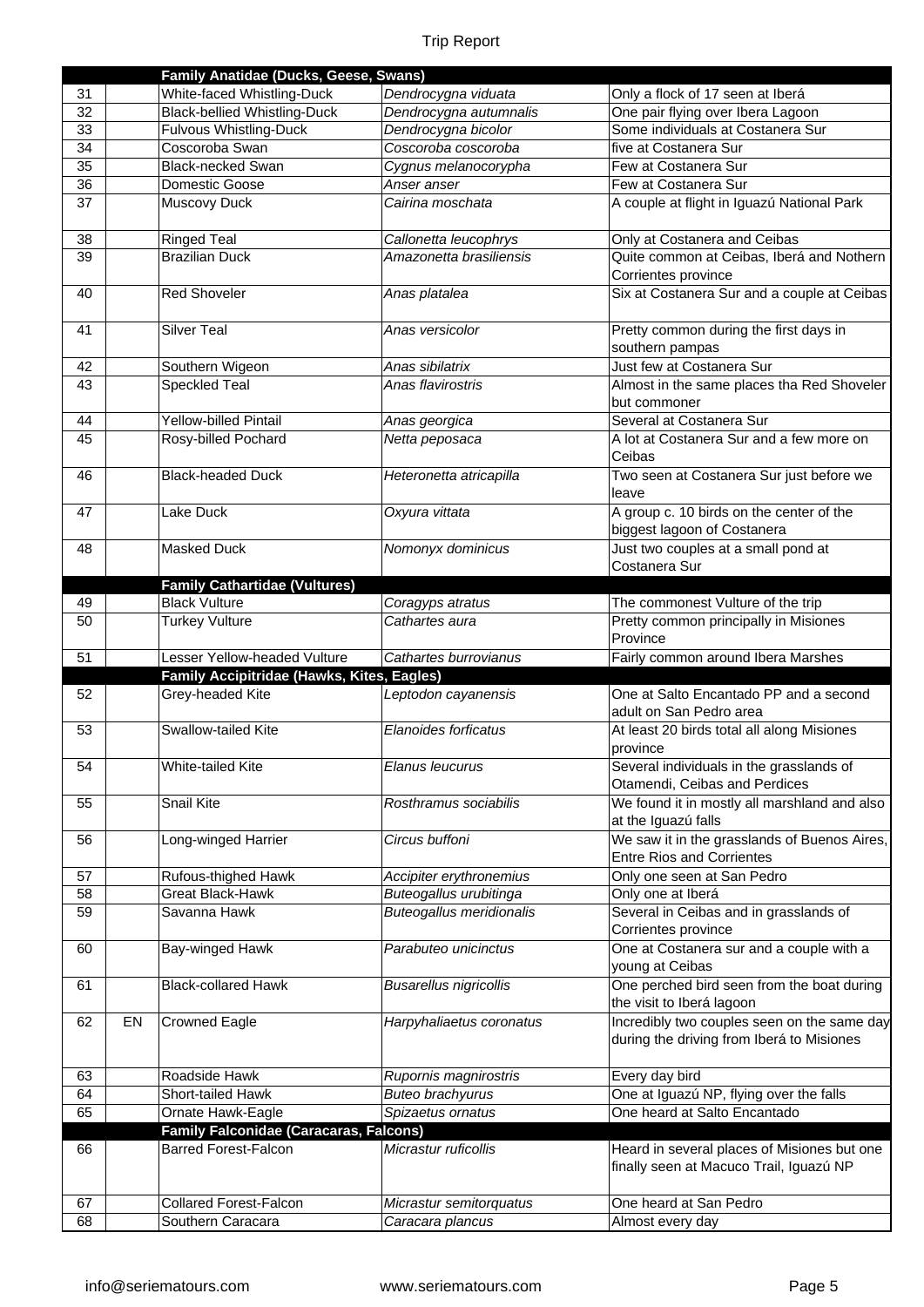| 69  |    | <b>Yellow-headed Caracara</b>                                   | Milvago chimachima           | The commonest bird of prey at Iberá           |
|-----|----|-----------------------------------------------------------------|------------------------------|-----------------------------------------------|
|     |    |                                                                 |                              | marshes                                       |
| 70  |    | Chimango Caracara                                               | Milvago chimango             | Almost every day                              |
| 71  |    | American Kestrel                                                | Falco sparverius             | Another common bird of prey                   |
| 72  |    | Aplomado Falcon                                                 | Falco femoralis              | Just two times in grasslands sorrounding      |
|     |    |                                                                 |                              | Iberá marshes                                 |
|     |    | Family Cracidae (Chachalacas, Guans, Curassows)                 |                              |                                               |
| 73  |    | Rusty-margined Guan                                             | Penelope superciliaris       | One seen and at least two others heard at     |
|     |    |                                                                 |                              | 101 road, Iguazú NP                           |
| 74  |    | Dusky-legged Guan                                               | Penelope obscura             | Two at El Palmar NP                           |
| 75  | EN | Black-fronted Piping-Guan                                       | Pipile jacutinga             | A couple of this big bird just above our      |
|     |    |                                                                 |                              | heads at Urugua-í PP.                         |
| 76  |    | <b>Family Odontophoridae (Quails)</b><br>Spot-winged Wood-Quail |                              | Several flocks of 5 to 9 individuals seen at  |
|     |    |                                                                 | Odontophorus capueira        | Salto Encantado and Iguazú NP. We were        |
|     |    |                                                                 |                              | lucky to see that well this secretive species |
|     |    |                                                                 |                              |                                               |
|     |    | Family Rallidae (Crakes, Rails, Coots)                          |                              |                                               |
| 77  |    | Rufous-sided Crake                                              | Laterallus melanophaius      | One really well seen at Iberá marshes         |
| 78  |    | Red-and-White Crake                                             | Laterallus leucopyrrhus      | One INCREDIBLE observation at Otamendi        |
|     |    |                                                                 |                              | Reserve. A hard to find bird but we saw it as |
|     |    |                                                                 |                              | long as we wanted!                            |
| 79  |    | Grey-necked Wood-Rail                                           | Aramides cajanea             | Several at Otamendi and Ceibas                |
| 80  |    | Giant Wood-Rail                                                 | Aramides ypecaha             | Fairly common in marshy areas                 |
| 81  |    | Slaty-breasted Wood-Rail                                        | Aramides saracura            | Only one bird seen from the car in San        |
|     |    |                                                                 |                              | Pedro area                                    |
| 82  |    | Ash-throated Crake                                              | Porzana albicollis           | One at Ibera and a second in nothern          |
|     |    |                                                                 |                              | Corrientes province                           |
| 83  |    | Plumbeous Rail                                                  | Pardirallus sanguinolentus   | Two birds seen at Otamendi reserve after      |
|     |    |                                                                 |                              | several minutes looking for them              |
| 84  |    | Purple Gallinule                                                | Porphyrio martinicus         | One in the marshlands next to the Iberá       |
|     |    |                                                                 |                              | lagoon during our boat trip                   |
| 85  |    | <b>Common Gallinule</b>                                         | Gallinula chloropus          | Several at Costanera Sur                      |
| 86  |    | Spot-flanked Gallinule                                          | Gallinula melanops           | a couple at Costanera Sur                     |
| 87  |    | White-winged Coot                                               | Fulica leucoptera            | Few at Costanera Sur                          |
| 88  |    | Red-gartered Coot                                               | Fulica armillata             | Few at Costanera Sur                          |
| 89  |    | <b>Red-fronted Coot</b>                                         | <b>Fulica rufifrons</b>      | Few at Costanera Sur                          |
|     |    | <b>Family Aramidae (Limpkin)</b>                                |                              |                                               |
| 90  |    | Limpkin                                                         | Aramus guarauna              | Two at Ceibas and fairly common at the        |
|     |    |                                                                 |                              | Iberá marshes                                 |
|     |    | <b>Family Jacanidae (Jacanas)</b><br>Wattled Jacana             |                              | We found it pretty common in all ponds with   |
| 91  |    |                                                                 | Jacana jacana                | floating vegetation                           |
|     |    | <b>Family Recurvirostridae (Stilts, Avocets)</b>                |                              |                                               |
| 92  |    | South American Stilt                                            | Himantopus melanurus         | Several birds at Otamendi and Ceibas          |
|     |    | <b>Family Charadriidae (Plovers, Lapwings)</b>                  |                              |                                               |
| 93  |    | Southern Lapwing                                                | Vanellus chilensis           | One of the commonest birds in open            |
|     |    |                                                                 |                              | habitats                                      |
| 94  |    | <b>Collared Plover</b>                                          | Charadrius collaris          | A couple in a sandy beach of a pond at Iberá  |
|     |    |                                                                 |                              | area. They were probably nesting in that      |
|     |    |                                                                 |                              | area.                                         |
|     |    | <b>Family Scolopacidae (Snipe, Sandpipers)</b>                  |                              |                                               |
| 95  |    | South American Snipe                                            | Gallinago paraguaiae         | One at Perdices and a second really well      |
|     |    |                                                                 |                              | seen at Iberá                                 |
| 96  |    | <b>Greater Yellowlegs</b>                                       | Tringa melanoleuca           | One at Otamendi Natural Reserve               |
| 97  |    | Lesser Yellowlegs                                               | Tringa flavipes              | Three at Otamendi and five more in a small    |
|     |    |                                                                 |                              | pond next to the road to Iberá marshes        |
|     |    |                                                                 |                              |                                               |
| 98  |    | Solitary Sandpiper                                              | Tringa solitaria             | One at the Iberá lagoon during the boat trip  |
|     |    |                                                                 |                              |                                               |
|     |    | Family Laridae (Skuas, Gulls, Terns, Skimmer)                   |                              |                                               |
| 99  |    | <b>Brown-hooded Gull</b>                                        | Chroicocephalus maculipennis | Several at Costanera Sur                      |
| 100 |    | Large-billed Tern                                               | Phaetusa simplex             | Four at Iberá lagoon                          |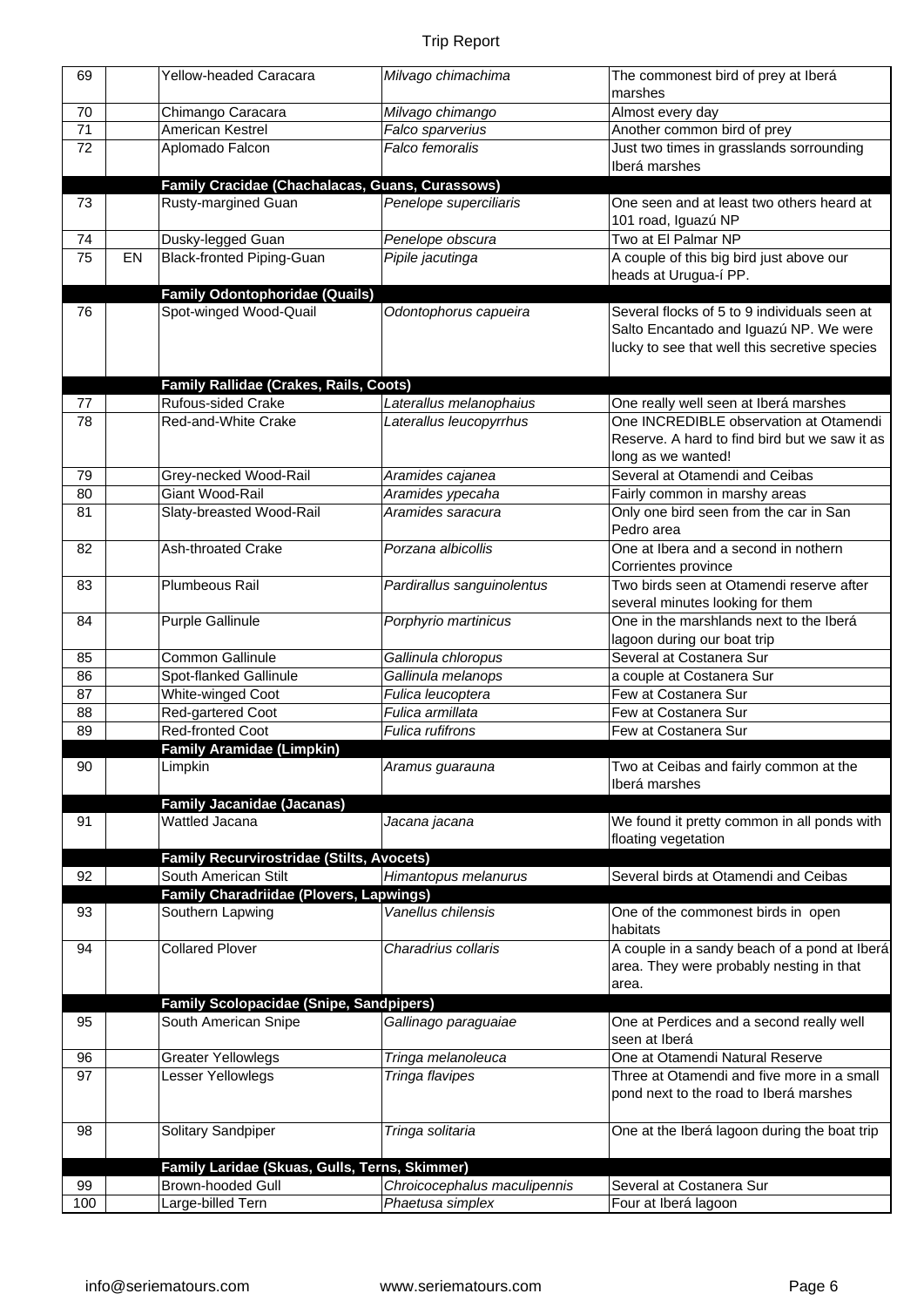| 101        |    | Yellow-billed Tern                                                | Sterna superciliaris                     | Two flying over a mid-size lagoon in nothern<br>Corrientes province                                           |
|------------|----|-------------------------------------------------------------------|------------------------------------------|---------------------------------------------------------------------------------------------------------------|
|            |    | <b>Family Columbidae (Pigeons, Doves)</b>                         |                                          |                                                                                                               |
| 102        |    | Rock Dove                                                         | Columba livia                            | In all towns and cities that we visit                                                                         |
| 103        |    | Picazuro Pigeon                                                   | Columba picazuro                         | The commonest native pigeon of the trip                                                                       |
| 104        |    | Spot-winged Pigeon                                                | Columba maculosa                         | Pretty common at Espinal woodlands of<br>Ceibas, El Palmar and along the road to<br>Iberá.                    |
| 105        |    | Pale-vented Pigeon                                                | Columba cayennensis                      | Several on the rainforest of Misiones<br>province                                                             |
| 106        |    | <b>Eared Dove</b>                                                 | Zenaida auriculata                       | The commonest dove of the trip                                                                                |
| 107        |    | Picui Ground-Dove                                                 | Columbina picui                          | We get several of this ground dove,<br>principally in Iberá area                                              |
| 108        |    | Ruddy Ground-Dove                                                 | Columbina talpacoti                      | We saw several in Pellerigrini and in Pto.<br>Iguazú at the Humminbird feeder                                 |
| 109        |    | White-tipped Dove                                                 | Leptotila verreauxi                      | Observed and heard at almost every<br>woodland that we visited                                                |
| 110        |    | Grey-fronted Dove                                                 | Leptotila rufaxilla                      | Just tow times in Salto Encantado PP                                                                          |
| 111        |    | <b>Violaceous Quail-Dove</b>                                      | Geotrygon violacea                       | One bird observed for few seconds in Salto<br>Encantado. This is one of the rarest doves of<br>Argentina!     |
| 112        |    | <b>Family Psittacidae (Parrots)</b><br><b>White-eyed Parakeet</b> |                                          | We found several groups in Corrientes                                                                         |
|            |    |                                                                   | Aratinga leucophtalmus                   | province and also at Iguazú NP                                                                                |
| 113        |    | <b>Black-hooded Parakeet</b>                                      | Nandayus nenday                          | Just one group of 5 individuals at Costanera<br>Sur. This population grows up from feral<br>individuals.      |
| 114        |    | Reddish-bellied Parakeet                                          | Pyrrhura frontalis                       | Several groups at the rainforests of<br>Misiones.                                                             |
| 115        |    | Monk Parakeet                                                     | Myiopsitta monachus                      | Almost every day outside the Rainforests                                                                      |
| 116        |    | <b>Pileated Parrot</b>                                            | Pionopsitta pileata                      | A couple seen at flight at Salto Encantado<br>PP                                                              |
| 117        |    | Scaly-headed Parrot                                               | Pionus maximiliani                       | Common at Salto Encantado and Iguazú NP                                                                       |
| 118        | VU | Vinaceous-breasted Parrot                                         | Amazona vinacea                          | Just a couple of this threatened species<br>scoped at San Pedro                                               |
|            |    | Family Cuculidae (Cuckoos, Anis)                                  |                                          |                                                                                                               |
| 119        |    | Squirrel Cuckoo                                                   | Piaya cayana                             | Pretty common at the forest of Salto<br>Encantado and Iguazú NP                                               |
| 120        |    | Smooth-billed Ani                                                 | Crotophaga ani                           | We found several groups along the forest<br>borders and modified areas of Misiones<br>province                |
| 121        |    | Guira Cuckoo                                                      | Guira guira                              | We had many ocations to enjoy this<br>marvellous but common bird                                              |
| 122        |    | <b>Striped Cuckoo</b>                                             | Tapera naevia                            | The only one good view of this secretive bird<br>was prefect                                                  |
| 123        |    | Pavonine Cuckoo                                                   | Dromococcyx pavoninus                    | We heard in three ocations but we failed to<br>see it.                                                        |
|            |    | <b>Family Tytonidae (Barn Owls)</b>                               |                                          |                                                                                                               |
| 124        |    | <b>Barn Owl</b>                                                   | Tyto alba                                | One couple leaves just out side our hotel at<br>Iberá, so we had many ocations to take a<br>good look of them |
|            |    | <b>Family Strigidae (Owls)</b>                                    |                                          |                                                                                                               |
| 125<br>126 |    | <b>Tropical Screech-Owl</b><br>Tawny-browed Owl                   | Otus choliba<br>Pulsatrix koeniswaldiana | twice at Iberá Marshes<br>We heard two times at Salto Encantado, but<br>we finally saw it at San Pedro.       |
| 127        |    | Ferruginous Pygmy-Owl                                             | Glaucidium brasilianum                   | Two birds seen during the day at Iberá                                                                        |
| 128        |    | <b>Burrowing Owl</b>                                              | Athene cunicularia                       | Several individuals in open habitats from<br>Entre Rios to corrientes.                                        |
| 129        |    | Short-eared Owl                                                   | Asio flammeus                            | Only one bird seen in flight at Otamendi NR                                                                   |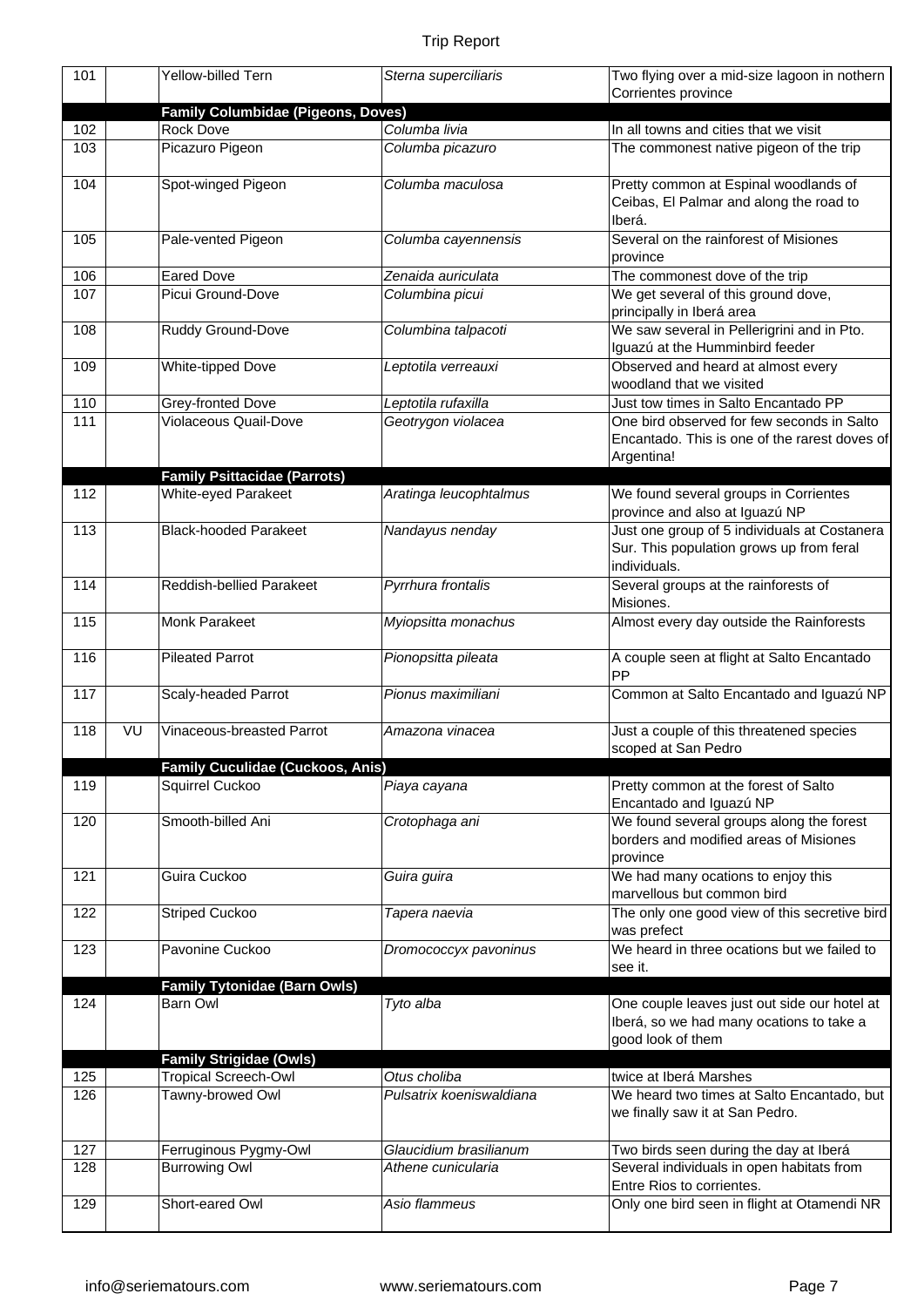|     |    | Family Caprimulgidae (Nighthawks, Nightjars)  |                            |                                                |
|-----|----|-----------------------------------------------|----------------------------|------------------------------------------------|
| 130 |    | Nacunda Nighthawk                             | Podager nacunda            | A group of 7 individuals was pearched on a     |
|     |    |                                               |                            | dirth road close to our hotel                  |
| 131 |    | Pauraque                                      | Nyctidromus albicollis     | Three individuals seen during a night owling   |
|     |    |                                               |                            | walk at Iberá                                  |
|     |    | <b>Family Apodidae (Swifts)</b>               |                            |                                                |
| 132 |    | <b>Great Dusky Swift</b>                      | Cypseloides senex          | Few at Salto Encantado PP and thousands        |
|     |    |                                               |                            | at the Iguazú falls                            |
| 133 |    | <b>Sick's Swift</b>                           | Chaetura meridionalis      | Few flocks all the time flying over the forest |
|     |    |                                               |                            | in Misiones province                           |
|     |    | <b>Family Trochilidae (Hummingbirds)</b>      |                            |                                                |
| 134 |    | Scale-throated Hermit                         | Phaethornis eurynome       | Several indivduals seen perched in Salto       |
|     |    |                                               |                            | Encantado.                                     |
| 135 |    | Planalto Hermit                               | Phaethornis pretrei        | One at the Hummingbird feeder at Iguazú        |
|     |    |                                               |                            |                                                |
| 136 |    | <b>Black Jacobin</b>                          | Melanotrochilus fuscus     | several individuals at the feeder in Iguazú    |
|     |    |                                               |                            |                                                |
| 137 |    | <b>Black-throated Mango</b>                   | Anthracothorax nigricollis | Few at the feeder                              |
| 138 |    | <b>Glittering-bellied Emerald</b>             | Chlorostilbon aureoventris | At leats three at the feeders in Iguazú        |
| 139 |    | Violet-capped Woodnymph                       | Thalurania glaucopis       | Four at the feeder                             |
| 140 |    | <b>Gilded Sapphire</b>                        | Hylocharis chrysura        | Several at the feeder                          |
| 141 |    | White-throated Hummingbird                    | Leucochloris albicollis    | Only one seen at the garden of our hotel at    |
|     |    |                                               |                            | Iguazú                                         |
| 142 |    | <b>Versicolored Emerald</b>                   | Amazilia versicolor        | Many at the feeder                             |
|     |    | <b>Family Trogonidae (Trogons)</b>            |                            |                                                |
| 143 |    | <b>Black-throated Trogon</b>                  | Trogon rufus               | A couple scoped at Salto Encantado PP          |
| 144 |    | Surucua Trogon                                | Trogon surrucura           | Few individuals at Salto Encantado and         |
|     |    |                                               |                            | Iguazú NP                                      |
|     |    | <b>Family Alcedinidae (Kingfishers)</b>       |                            |                                                |
| 145 |    | Amazon Kingfisher                             | Chloroceryle amazona       | Two individuals during our boat trip at Iberá  |
|     |    |                                               |                            |                                                |
| 146 |    | Green Kingfisher                              | Chloroceryle americana     | One at the edge of the road on the way to      |
|     |    |                                               |                            |                                                |
|     |    |                                               |                            | Iberá                                          |
| 147 |    | American-pygmy Kingfisher                     | Chloroceryle aenea         | A couple at the Iberá lagoon                   |
|     |    | <b>Family Momotidae (Motmots)</b>             |                            |                                                |
| 148 |    | Rufous-capped Motmot                          | Baryphthengus ruficapillus | We heard at Salto Encantado but we failed      |
|     |    |                                               |                            | to saw it!                                     |
|     |    | <b>Family Bucconidae (Puffbirds, Nunlets)</b> |                            |                                                |
| 149 |    | White-eared Puffbird                          | Nystalus chacuru           | One perched at a electricity line close to the |
|     |    |                                               |                            | city of San Pedro.                             |
| 150 |    | <b>Rusty-breasted Nunlet</b>                  | Nonnula rubecula           | We found two times this secretive and          |
|     |    |                                               |                            | passive bird at Salto Encantado                |
|     |    | <b>Family Ramphastidae (Toucans)</b>          |                            |                                                |
| 151 |    | Chestnut-eared Aracari                        | Pteroglossus castanotis    | Many times we saw this wonderful bird at the   |
|     |    |                                               |                            | hotel's garden in Pto Iguazú                   |
| 152 | NT | Saffron Toucanet                              | Baillonius bailloni        | Two birds eating some fruits from a tree at    |
|     |    |                                               |                            | Salto Encantado PP                             |
| 153 |    | Green-billed Toucan                           | Ramphastos dicolorus       | Two couples seen at Salto Encantado PP         |
|     |    |                                               |                            |                                                |
| 154 |    | <b>Toco Toucan</b>                            | Ramphastos toco            | Only one bird seen at Iguazú NP                |
|     |    | <b>Family Picidae (Woodpeckers)</b>           |                            |                                                |
| 155 |    | <b>White-barred Piculet</b>                   | Picumnus cirratus          | A couple seen at El Palmar NP                  |
| 156 |    | Ochre-collared Piculet                        | Picumnus temminckii        | One individual at Salto Encantado PP           |
| 157 |    | White Woodpecker                              | Melanerpes candidus        | We saw several times this pretty               |
|     |    |                                               |                            | woodpecker, principally at the savannas of     |
|     |    |                                               |                            | <b>Entre Rios</b>                              |
| 158 |    | Yellow-fronted Woodpecker                     | Melanerpes flavifrons      | Few times on our hotel's garden at Iguazú      |
|     |    |                                               |                            | and also a family group at the National Park   |
|     |    |                                               |                            |                                                |
| 159 |    | White-fronted Woodpecker                      | Melanerpes cactorum        | Two times, the first at El Palmar NP and the   |
|     |    |                                               |                            | second at Iberá                                |
| 160 |    | Checkered Woodpecker                          | Picoides mixtus            | Several individuals of this were seen at       |
|     |    |                                               |                            | different locations with dry thorny woodlands  |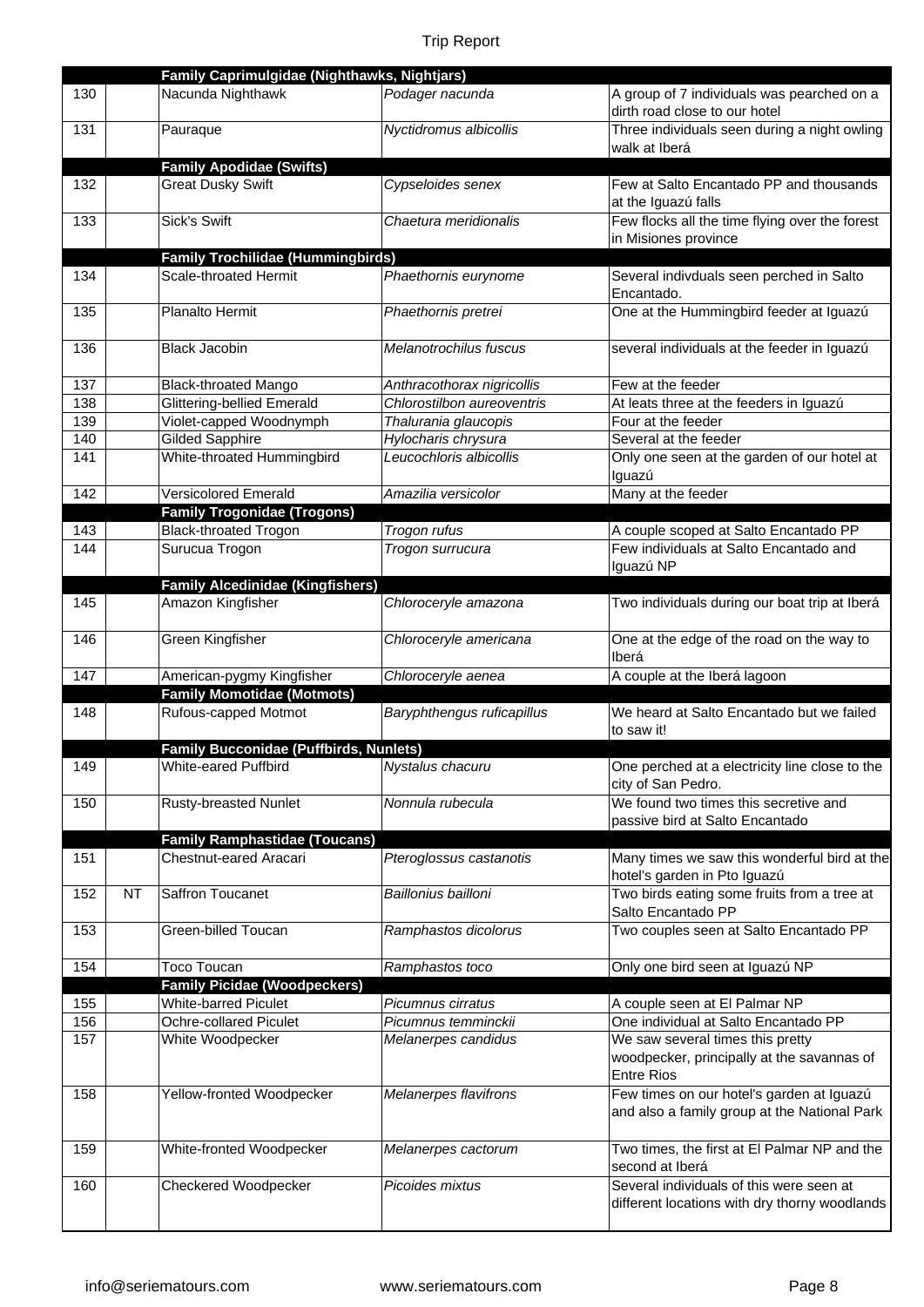| 161 | White-spotted Woodpecker                      | Veniliornis spilogaster       | One at El Palmar NP and a second bird well<br>seen at Iguazu NP                                                                                            |
|-----|-----------------------------------------------|-------------------------------|------------------------------------------------------------------------------------------------------------------------------------------------------------|
| 162 | Green-barred Woodpecker                       | Colaptes melanochloros        | The commonest woodpecker of the trip                                                                                                                       |
| 163 | <b>Field Flicker</b>                          | Colaptes campestris           | Pretty common at open grasslands habitat<br>and also at the Iguazú NP gardens                                                                              |
| 164 | Lineated Woodpecker                           | Dryocopus lineatus            | Two birds scoped at Iguazú NP                                                                                                                              |
| 165 | Robust Woodpecker                             | Campephilus robustus          | An excellent view of only one bird at the<br>Macuco trail                                                                                                  |
|     | <b>Family Dendrocolaptidae (Woodcreepers)</b> |                               |                                                                                                                                                            |
| 166 | Plain-winged Woodcreeper                      | Dendrocincla turdina          | One in Iguazu NP                                                                                                                                           |
| 167 | Olivaceous Woodcreeper                        | Sittasomus griseicapillus     | Several good views of this tiny woodcreeper                                                                                                                |
| 168 | Scimitar-billed Woodcreeper                   | Drymornis bridgesii           | A really good view in Ceibas but only of one<br>individual                                                                                                 |
| 169 | White-throated Woodcreeper                    | Xiphocolaptes albicollis      | We heard one but we failed to see it.                                                                                                                      |
| 170 | Lesser Woodcreeper                            | Xiphorhynchus fuscus          | Several seen at Salto Encantado and at<br>Iguazú                                                                                                           |
| 171 | Narrow-billed Woodcreeper                     | Lepidocolaptes angustirostris | Pretty common                                                                                                                                              |
| 172 | Scalloped Woodcreeper                         | Lepidocolaptes falcinellus    | One at San Pedro area                                                                                                                                      |
| 173 | <b>Black-billed Scythebill</b>                | Campylorhamphus falcularius   | After a long time searching after this<br>secretive bamboo specialist we found a<br>couple in a dense "Taquarembo" bamboo<br>ticket                        |
|     | <b>Family Furnariidae (Ovenbirds)</b>         |                               |                                                                                                                                                            |
| 174 | <b>Bar-winged Cinclodes</b>                   | Cinclodes fuscus              | Probably we found one of the last birds in<br>Buenos Aires of this austral migrant                                                                         |
| 175 | Rufous Hornero                                | Furnarius rufus               | Almost every day we found the national bird<br>of Argentina and its fancy nest                                                                             |
| 176 | <b>Tufted Tit-Spinetail</b>                   | Leptasthenura platensis       | Only two times we'd the chance to take good<br>looks of this handsome little ovenbird, both<br>at thorny woodlands of Entre Rios and<br>Corrientes         |
| 177 | Chotoy Spinetail                              | Schoeniophylax phryganophila  | We found it in several ocation, but allways<br>assosiated to thorny "espinal" woodlands.                                                                   |
| 178 | Chicli Spinetail                              | Synallaxis spixi              | We got only one good look of this secretive<br>species on the bushy area of Otamendi                                                                       |
| 179 | Rufous-capped Spinetail                       | Synallaxis ruficapilla        | This was the commonest spinetail inside the<br>forest at Misiones province                                                                                 |
| 180 | Sooty-fronted Spinetail                       | Synallaxis frontalis          | We had two beautifull views of this noisy<br>species at Ceibas and Iberá                                                                                   |
| 181 | <b>Grey-bellied Spinetail</b>                 | Synallaxis cinerascens        | We had a hard time looking after this<br>secretive spinetail inside the forest of Iguazú<br>NP. We also hear two times at San Pedro<br>and Salto Encantado |
| 182 | Yellow-chinned Spinetail                      | Certhiaxis cinnamomea         | Many good views at the Iberá Marshes and<br>also a couple building its nest at the Iguazú<br>falls                                                         |
| 183 | Stripe-crowned Spinetail                      | Cranioleuca pyrrhophia        | We found it in several ocation, but allways<br>assosiated to thorny "espinal" woodlands.                                                                   |
| 184 | Sulphur-bearded Spinetail                     | Cranioleuca sulphurifera      | Only one good view at Otamendi NR                                                                                                                          |
| 185 | Lesser Canastero                              | Asthenes pyrrholeuca          | One bird observed at Costanera Sur. We<br>were lucky because most of the population<br>was already going back to its breeding areas                        |
| 186 | Short-billed Canastero                        | Asthenes baeri                | Two good views on the same day at Ceibas,<br><b>Entre Rios</b>                                                                                             |
| 187 | <b>Greater Thornbird</b>                      | Phacellodomus ruber           | Several good views and many time with its<br>huge hanging nest, always at Iberá area                                                                       |
| 188 | Freckle-breasted Thornbird                    | Phacellodomus striaticollis   | We saw one fantastically at Otamendi                                                                                                                       |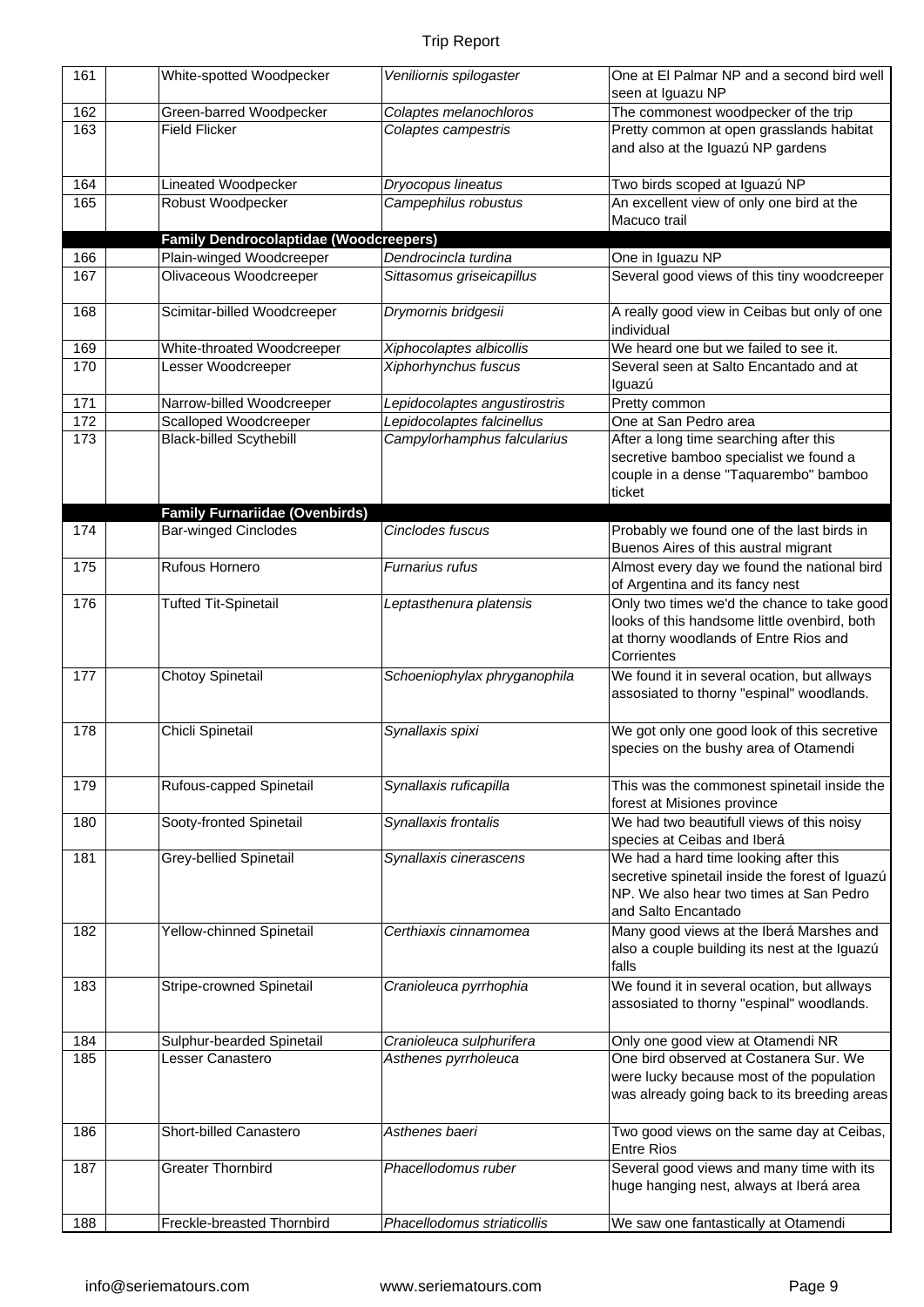| 189        |           | Little Thornbird                                                              | Phacellodomus sibilatrix                    | Few good views at the thorny habitat of<br>Ceibas                                    |
|------------|-----------|-------------------------------------------------------------------------------|---------------------------------------------|--------------------------------------------------------------------------------------|
| 190        | <b>NT</b> | Canebrake Groundcreeper                                                       | Clibanornis dendrocolaptoides               | We were after this rare species but the rain                                         |
|            |           |                                                                               |                                             | didn't hepp                                                                          |
| 191        |           | <b>Curve-billed Reedhaunter</b>                                               | Limnornis curvirostris                      | Several good views at the reedbeds of<br>Otamendi                                    |
| 192        | <b>NT</b> | Straight-billed Reedhaunter                                                   | Limnoctites rectitostris                    | In a similar habitat that the previous species                                       |
|            |           |                                                                               |                                             | but ten times rarer. We found a couple and                                           |
|            |           |                                                                               |                                             | we got fantastic good views!                                                         |
| 193        |           | Wren-like Rushbird                                                            | Phleocryptes melanops                       | One at Otamendi and a second at Ceibas                                               |
| 194        |           | Lark-like Brushrunner                                                         | Coryphistera alaudina                       | A family group seen at Ceibas and a pair<br>seen two times at Iberá                  |
| 195        |           | Firewood-gatherer                                                             | Anumbius annumbi                            | We had many observations of this bird but<br>we also get good views of its huge nest |
| 196        |           | <b>Brown Cacholote</b>                                                        | Pseudoseisura lophotes                      | A pair well seen at Ceibas' thorny habitat                                           |
| 197        |           | <b>Buff-browed Foliage-Gleaner</b>                                            | Syndactyla rufosuperciliata                 | We heard several times in several places but                                         |
|            |           |                                                                               |                                             | we only had a good view at Salto Encantado                                           |
|            |           |                                                                               |                                             | PP                                                                                   |
| 198        |           | Ochre-breasted Foliage-gleaner                                                | Philydor lichtensteini                      | One observed in a mixed flock at Salto<br>Encantado                                  |
| 199        |           | Buff-fronted Foliage-gleaner                                                  | Philydor rufus                              | One also in a mixed flock at San Pedro                                               |
| 200        |           | White-eyed Foliage-gleaner                                                    | Automolus leucophthalmus                    | A pair in a bamboo ticket at Iguazú NP                                               |
| 201        |           | <b>Streaked Xenops</b>                                                        | Xenops rutilans                             | One in a mixed flock at San Pedro area                                               |
| 202        |           | Rufous-breasted Leaftosser<br><b>Family Thamnophilidae (Typical Antbirds)</b> | Sclerurus scansor                           | We heard one but we failed to see it.                                                |
| 203        |           | Spot-backed Antshrike                                                         | Hypoedaleus guttatus                        | We observed it at two locations, Salto                                               |
|            |           |                                                                               |                                             | Encantado and San Pedro area                                                         |
| 204        |           | <b>Tufted Antshrike</b>                                                       | Mackenziaena severa                         | One at Salto Encantado                                                               |
| 205        |           | Large-tailed Antshrike                                                        | Mackenziaena leachii                        | One at Iguazú NP                                                                     |
| 206        |           | <b>Great Antshrike</b>                                                        | Taraba major                                | We heard it but we failed to seen it                                                 |
| 207        |           | Variable Antshrike                                                            | Thamnophilus caerulescens                   | We observed it in several places                                                     |
| 208        |           | Rufous-capped Antshrike                                                       | Thamnophilus ruficapillus                   | Only a couple observed at Otamendi NR                                                |
| 209        |           | Plain Antvireo                                                                | Dysithamnus mentalis                        | We had good views in many places of<br>Misiones province                             |
| 210        |           | Rufous-winged Antwren                                                         | Herpsilochmus rufimarginatus                | We had a marvellous observation of this                                              |
|            |           |                                                                               |                                             | hard to see canopy little bird                                                       |
| 211<br>212 |           | Bertoni's Antbird<br>Dusky-tailed Antbird                                     | Drymophila rubricollis<br>Drymophila malura | One bird seen at Salto Encantado<br>One seen at Salto Encantado and another at       |
|            |           |                                                                               |                                             | San Pedro                                                                            |
| 213        |           | Streak-capped Antwren                                                         | Terenura maculata                           | A couple seen in a mixed flock at the                                                |
|            |           |                                                                               |                                             | Macuco trail, Iguazú NP                                                              |
| 214        |           | White-shouldered Fire-eye                                                     | Pyriglena leucoptera                        | One at the Macuco trail                                                              |
|            |           | <b>Family Formicariidae (Ground Antbirds)</b>                                 |                                             |                                                                                      |
| 215        |           | Short-tailed Antthrush                                                        | Chamaeza campanisona                        | One seen at Salto Encantado                                                          |
| 216        |           | Variegated Antpitta                                                           | Grallaria varia                             | We heard two times at Salto Encantado, but<br>we failed to see it                    |
| 217        |           | Speckle-breasted Antpitta                                                     | Hylopezus nattereri                         | One heard at Iguazú NP                                                               |
|            |           | <b>Family Conopophagidae (Gnateaters)</b>                                     |                                             |                                                                                      |
| 218        |           | <b>Rufous Gnateater</b>                                                       | Conopophaga lineata                         | Well seen at Salto Encantado and San<br>Pedro                                        |
|            |           | <b>Family Rhinocryptidae (Tapaculos)</b>                                      |                                             |                                                                                      |
| 219        | <b>NT</b> | Spotted Bamboowren                                                            | Psilorhamphus guttatus                      | One heard at Salto Encantado                                                         |
| 220        |           | Mouse-colored Tapaculo                                                        | Scytalopus speluncae                        | We saw it at Salto Encantado after a long<br>search                                  |
|            |           | <b>Family Tyrannidae (Tyrant-Flycatchers)</b>                                 |                                             |                                                                                      |
| 221        |           | Planalto Tyrannulet                                                           | Phyllomyias fasciatus                       | Only one at San Pedro                                                                |
| 222        |           | Rough-legged Tyrannulet                                                       | Phyllomyias burmeisteri                     | We heard one in a mixed flock at Salto                                               |
| 223        |           | Greenish Tyrannulet                                                           | Phyllomyias virescens                       | Encantado, but we failed to seen it<br>A couple was seen pretty well at San Pedro    |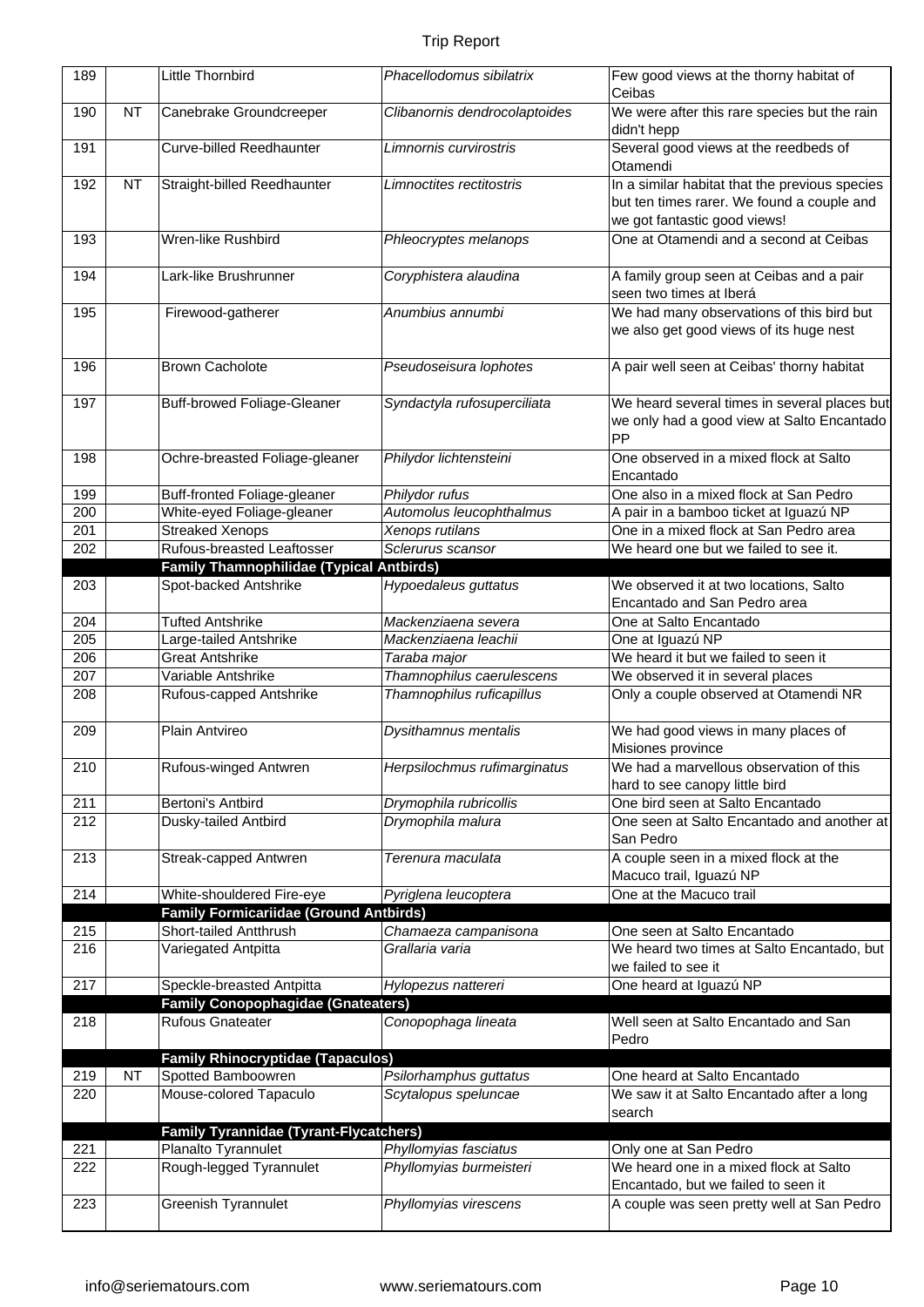| 224 |           | Southern Beardless Tyrannulet   | Camptostoma obsoletum          | Several views in woodlands of Corrientes<br>and Misiones                                  |
|-----|-----------|---------------------------------|--------------------------------|-------------------------------------------------------------------------------------------|
| 225 |           | Suiriri Flycatcher              | Suiriri suiriri                | Several Views in thorny woodlands of Ceibas<br>and Iberá                                  |
| 226 |           | Grey Elaenia                    | Myiopagis caniceps             | We get many views of this hard to see bird in<br>different locations of Misiones province |
| 227 |           | <b>Highland Elaenia</b>         | Elaenia obscura                | Only one bird observed at San Pedro                                                       |
| 228 |           | Sooty Tyrannulet                | Serpophaga nigricans           | We observed it at Otamendi, Ceibas and                                                    |
|     |           |                                 |                                | Iberá                                                                                     |
| 229 |           | White-crested Tyrannulet        | Serpophaga subcristata         | We saw it at Iberá                                                                        |
| 230 | EB        | Grey-crowned Tyrannulet         | Serpophaga sp. nov.            | Only one bird observed at Costanera Sur                                                   |
| 231 |           | Many-coloured Rush-Tyrant       | Tachuris rubrigastra           | One observed at Ceibas                                                                    |
| 232 |           | <b>Crested Doradito</b>         | Pseudocolopteryx sclateri      | Two birds observed in a marshland in                                                      |
|     |           |                                 |                                | nothern Corrientes province                                                               |
| 233 |           | Sepia-capped Flycatcher         | Leptopogon amaurocephalus      | Several observations of this common tyrant                                                |
| 234 | <b>NT</b> | Southern Bristle-Tyrant         | Phylloscartes eximius          | Only one observation at San Pedro area                                                    |
| 235 | <b>NT</b> | <b>Bay-ringed Tyrannulet</b>    | Phylloscartes sylviolus        | One bird seen in a top of a tall tree at San                                              |
|     |           |                                 |                                | Pedro area                                                                                |
| 236 |           | Mottled-cheeked Tyrannulet      | Phylloscartes ventralis        | Several observation of this common<br>tyrannulet                                          |
|     |           |                                 |                                |                                                                                           |
| 237 |           | <b>Yellow Tyrannulet</b>        | Capsiempis flaveola            | We get many observations at forest edges of<br>Misiones province                          |
|     |           |                                 |                                |                                                                                           |
| 238 |           | Eared Pygmy-Tyrant              | Myiornis auricularis           | Two observations at Salto Encantado and<br>San Pedro area                                 |
| 239 |           | Pearly-vented Tody-Tyrant       | Hemitriccus margaritaceiventer | Only one seen at Iberá's woodlands                                                        |
| 240 |           | Ochre-faced Tody-Tyrant         | Poecilotriccus plumbeiceps     | One really well observed at Iguazú NP                                                     |
| 241 |           | Yellow-Olive Flycatcher         | Tolmomyias sulphurescens       | Several observation of this species at                                                    |
|     |           |                                 |                                | different locations within Misiones province                                              |
|     |           |                                 |                                |                                                                                           |
| 242 |           | White-throated Spadebill        | Platyrinchus mystaceus         | We heard one at Salto Encantado and finally                                               |
|     |           |                                 |                                | saw it at San Pedro                                                                       |
| 243 |           | <b>Bran-colored Flycatcher</b>  | Myiophobus fasciatus           | Only one at Iberá                                                                         |
| 244 |           | Euler's Flycatcher              | Lathrotriccus euleri           | Seen at San Pedro and Iguazú NP                                                           |
| 245 |           | Vermilion Flycatcher            | Pyrocephalus rubinus           | Several at Iberá area                                                                     |
| 246 |           | Grey Monjita                    | Xolmis cinerea                 | Seen at most of the grasslands of Entre Rios                                              |
|     |           |                                 |                                | and Corrientes                                                                            |
| 247 | EB        | <b>Black-crowned Monjita</b>    | Xolmis coronata                | One at Perdices, southern Entre Rios                                                      |
| 248 |           | White Monjita                   | Xolmis irupero                 | Several in savannas of Entre Rios and                                                     |
|     |           |                                 |                                | Corrientes                                                                                |
| 249 | VU        | <b>Black and White Monjita</b>  | Heteroxolmis dominicana        | We observed this threatened species only at                                               |
|     |           |                                 |                                | Perdices                                                                                  |
| 250 |           | <b>Austral Negrito</b>          | Lessonia rufa                  | Several individuals at Otamendi and Ceibas                                                |
|     |           |                                 |                                |                                                                                           |
| 251 |           | Spectacled Tyrant               | Hymenops perspicillatus        | We saw many of this species in open habitat                                               |
|     |           |                                 |                                | mainly assosiated with water habitats                                                     |
|     |           |                                 |                                |                                                                                           |
| 252 |           | White-headed Marsh-Tyrant       | Arundinicola leucocephala      | We saw two couples at the Iberá marshes                                                   |
|     |           |                                 |                                |                                                                                           |
| 253 | VU        | Strange-tailed Tyrant           | Alectrurus risora              | At leats three different individuals seen at                                              |
|     |           |                                 |                                | Iberá grasslands                                                                          |
| 254 |           | Streamer-tailed Tyrant          | Gubernetes yetapa              | Three individuals seen at nothern Corrientes                                              |
|     |           |                                 |                                |                                                                                           |
| 255 |           | Yellow-browed Tyrant            | Satrapa icterophrys            | Only one bird seen at Iberá area                                                          |
| 256 |           | Cattle Tyrant                   | Machetornis rixosus            | Seen almost every day allways in open                                                     |
|     |           |                                 |                                | habitats                                                                                  |
| 257 |           | Sirystes                        | Sirystes sibilator             | Seen at Salto Encantado and Iguazu NP                                                     |
|     |           |                                 |                                |                                                                                           |
| 258 |           | Short-crested Flycatcher        | Myiarchus ferox                | One seen at Iberá area                                                                    |
| 259 |           | <b>Brown-crested Flycatcher</b> | Myiarchus tyrannulus           | A couple seen at a small patch of forest at                                               |
|     |           |                                 |                                | Iberá                                                                                     |
| 260 |           | <b>Great Kiskadee</b>           | Pitangus sulphuratus           | Almost every day                                                                          |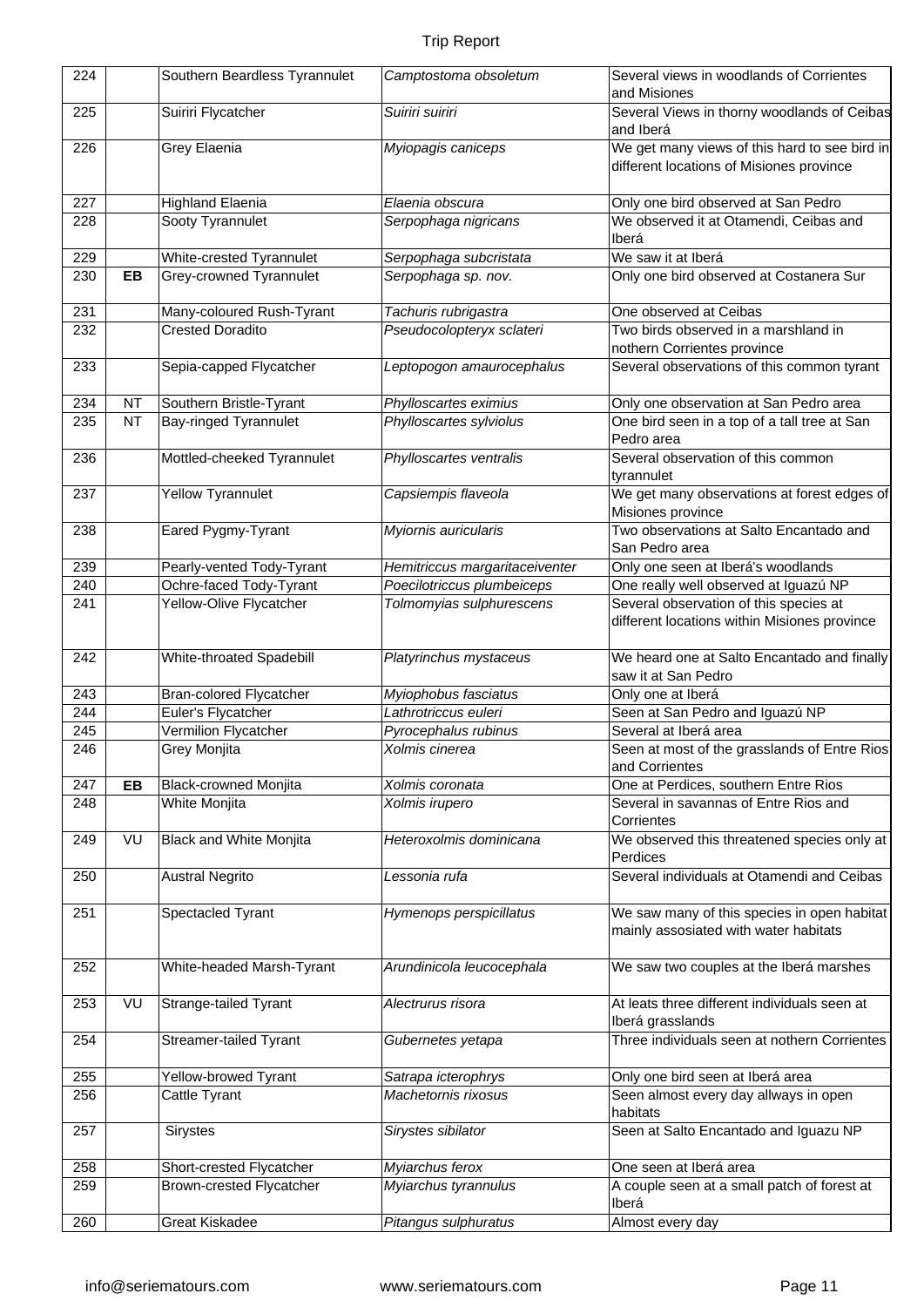| 261        |           | <b>Boat-billed Flycatcher</b>                                    | Megarhynchus pitangua    | One at Iguazú NP                                      |
|------------|-----------|------------------------------------------------------------------|--------------------------|-------------------------------------------------------|
| 262        |           | Social Flycatcher                                                | Myiozetetes similis      | A couple at Iguazú NP                                 |
| 263        |           | Piratic Flycatcher                                               | Legatus leucophaius      | A couple in a Cacique colony at Iguazú NP             |
|            |           |                                                                  |                          |                                                       |
| 264        |           | Fork-tailed Flycatcher                                           | Tyrannus savana          | Only one individual at Iberá                          |
|            |           | Tityridae (Tityras, Becards, etc)                                |                          |                                                       |
| 265        |           | Green-backed Becard                                              | Pachyramphus viridis     | One male seen at Iberá                                |
| 266        |           | <b>Greenish Schiffornis</b>                                      | Schiffornis virescens    | One seen at Iguazú NP                                 |
|            |           |                                                                  |                          |                                                       |
| 267        | VU        | <b>Incertae sedis (Piprites)</b><br><b>Black-capped Piprites</b> |                          | One male of this rare and threthened                  |
|            |           |                                                                  | Piprites pileata         |                                                       |
|            |           |                                                                  |                          | species seen at San Pedro                             |
| 268        |           | Wing-barred Piprites                                             | Piprites chloris         | One male seen at Salto Encantado and                  |
|            |           |                                                                  |                          | another at San Pedro                                  |
|            |           | <b>Family Pipridae (Manakins)</b>                                |                          |                                                       |
| 269        |           | <b>Band-tailed Manakin</b>                                       | Pipra fasciicauda        | One seen at the Macuco trail                          |
| 270        |           | <b>Blue Manakin</b>                                              | Chiroxiphia caudata      | Several males seen at Salto Encantado and             |
|            |           |                                                                  |                          | Iguazú                                                |
| 271        |           | White-bearded Manakin                                            | Manacus manacus          | One male at Iguazú NP                                 |
|            |           | <b>Family Cotingidae (Plantcutters, Cotingas)</b>                |                          |                                                       |
| 272        |           | White-tipped Plantcutter                                         | Phytotoma rutila         | Several individuals in the thorny habitats of         |
|            |           |                                                                  |                          | Otamendi, Ceibas and El Palmar                        |
|            |           |                                                                  |                          |                                                       |
| 273        |           | <b>Red-ruffed Fruitcrow</b>                                      | Pyroderus scutatus       | One individual of this huge passerine was             |
|            |           |                                                                  |                          | observed at Salto Encantado                           |
|            |           | <b>Family Vireonidae (Vireos, Greenlets)</b>                     |                          |                                                       |
| 274        |           | Rufous-browed Peppershrike                                       | Cyclarhis gujanensis     | Several observation of this common species            |
|            |           |                                                                  |                          |                                                       |
| 275        |           | Red-eyed Vireo                                                   | Vireo olivaceus          | Only two observation at Iguazú NP                     |
|            |           | <b>Family Corvidae (Jays)</b>                                    |                          |                                                       |
| 276        | <b>NT</b> | Azure Jay                                                        | Cyanocorax caeruleus     | A group heard at Salto Encantado                      |
| 277        |           | Plush-crested Jay                                                | Cyanocorax chrysops      | Several observation at different locations            |
|            |           |                                                                  |                          |                                                       |
|            |           |                                                                  |                          |                                                       |
|            |           |                                                                  |                          |                                                       |
|            |           | <b>Family Hirundinidae (Swallows)</b>                            |                          |                                                       |
| 278        |           | <b>White-rumped Swallow</b>                                      | Tachycineta leucorrhoa   | Almost every day in open habitats                     |
| 279        |           | <b>Chilean Swallow</b>                                           | Tachycineta meyeni       | Only a group at Otamendi NR                           |
| 280        |           | Grey-breasted Martin                                             | Progne chalybea          | We found several at Corrientes and                    |
|            |           |                                                                  |                          | Misiones province                                     |
| 281        |           | <b>Brown-chested Martin</b>                                      | Progne tapera            | Only few at Iberá area                                |
| 282        |           | <b>Blue-and-White Swallow</b>                                    | Notiochelidon cyanoleuca | Several observation at different locations            |
|            |           |                                                                  |                          |                                                       |
|            |           |                                                                  |                          |                                                       |
| 283        |           | Tawny-headed Swallow                                             | Stelgidopteryx fucata    | A couple seen at Entre Rios and a second              |
|            |           |                                                                  |                          | group at nothern corrientes province                  |
|            |           |                                                                  |                          |                                                       |
|            |           | <b>Family Troglodytidae (Wrens)</b>                              |                          |                                                       |
| 284        |           | <b>Black-capped Donacobius</b>                                   | Donacobius atricapillus  | A couple seen during the boat trip at Iberá           |
|            |           |                                                                  |                          | lagoon                                                |
| 285        |           | House Wren                                                       | Troglodytes aedon        | Almost every day bird                                 |
|            |           | <b>Family Sylviidae (Gnatcatchers)</b>                           |                          |                                                       |
| 286        |           | <b>Masked Gnatcatcher</b>                                        | Polioptila dumicola      |                                                       |
|            |           |                                                                  |                          | <b>Rios and Corrientes</b>                            |
|            |           |                                                                  |                          | Pretty common at thorny woodlands of Entre            |
|            |           | <b>Family Turdidae (Thrushes)</b>                                |                          |                                                       |
| 287        |           | Rufous-bellied Thrush                                            | Turdus rufiventris       | Almost every day                                      |
| 288        |           | Pale-breasted Thrush                                             | Turdus leucomelas        | Pretty common at Misiones province                    |
| 289        |           | Creamy-bellied Thrush                                            | Turdus amaurochalinus    | A little less common than the Rufous-bellied          |
|            |           |                                                                  |                          |                                                       |
| 290        |           | White-necked Thrush                                              | Turdus albicollis        | Only one well seen bird at Iguazú NP                  |
|            |           | <b>Family Mimidae (Mockingbirds)</b>                             |                          |                                                       |
| 291        |           | Chalk-browed Mockingbird                                         | Mimus saturninus         | Almost every day                                      |
| 292        | EB        | White-banded Mockingbird                                         | Mimus triurus            | One bird seen at Ceibas                               |
|            |           | Family Sturnidae (Starlings, Mynas)                              |                          |                                                       |
| 293        |           | European Starling                                                | Sturnus vulgaris         | Several at Costanera Sur                              |
|            |           |                                                                  |                          |                                                       |
|            |           | <b>Family Motacillidae (Pipits)</b>                              | Anthus correndera        |                                                       |
| 294<br>295 |           | Correndera Pipit<br>Yellowish Pipit                              | Anthus lutescens         | Only a two at Otamendi NR<br>Two individuals at Iberá |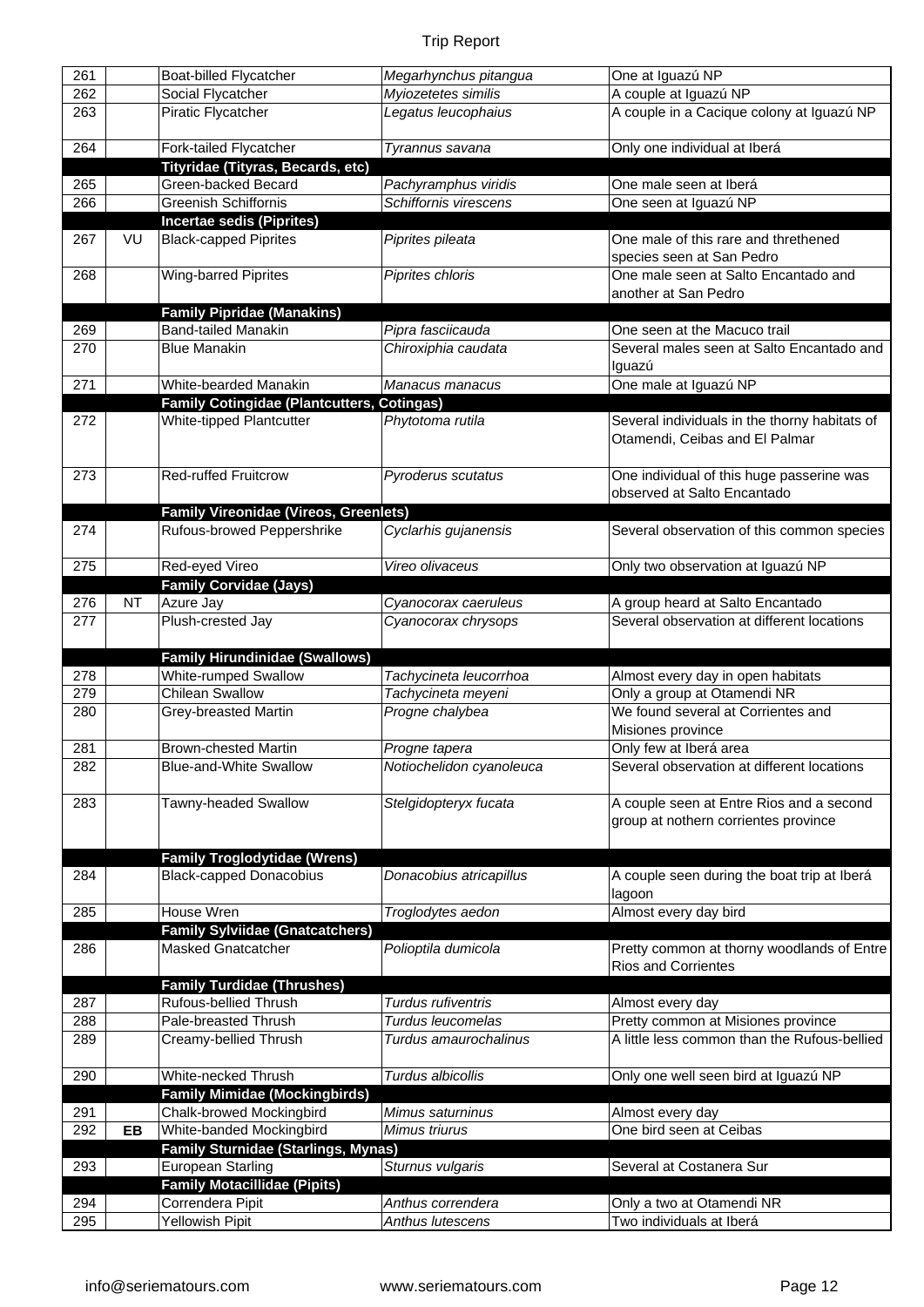|            |           | <b>Family Parulidae (New World Warblers)</b>       |                                                   |                                                                         |
|------------|-----------|----------------------------------------------------|---------------------------------------------------|-------------------------------------------------------------------------|
| 296        |           | <b>Tropical Parula</b>                             | Parula pitiayumi                                  | A pretty common species of woodlands of                                 |
|            |           |                                                    |                                                   | nothern Argentina. We had several                                       |
|            |           |                                                    |                                                   | observations                                                            |
| 297        |           | <b>Masked Yellowthroat</b>                         | Geothlypis aequinoctialis                         | A few saw at Iberá                                                      |
| 298        |           | Golden-crowned Warbler                             | Basileuterus culicivorus                          | Several observations always at woodlands                                |
|            |           |                                                    |                                                   |                                                                         |
| 299        |           | White-rimmed Warbler                               | Basileuterus leucoblepharus                       | We saw many times this species                                          |
|            |           | <b>Family Thraupidae (Tanagers)</b>                |                                                   |                                                                         |
| 300        |           | Bananaquit                                         | Coereba flaveola                                  | Several individuals at the Hummingbird                                  |
|            |           |                                                    |                                                   | feeder of Iguazú                                                        |
| 301        |           | <b>Chestnut-vented Conebill</b>                    | Conirostrum speciosum                             | Four birds in a mixed flock at Iguazú NP                                |
| 302        |           | Magpie Tanager                                     | Cissopis leveriana                                | We had several observation of this pretty                               |
|            |           |                                                    |                                                   | tanager                                                                 |
| 303        |           | Chestnut-headed Tanager                            | Pyrrhocoma ruficeps                               | We observed this at almost every location                               |
|            |           |                                                    |                                                   | within Misiones province                                                |
| 304        |           | Guira Tanager                                      | Hemithraupis guira                                | Several observation at Salto Encantado and                              |
|            |           |                                                    |                                                   | San Pedro                                                               |
| 305        |           | Ruby-crowned Tanager                               | Tachyphonus coronatus                             | We found it at several location within                                  |
|            |           |                                                    |                                                   | <b>Misiones</b>                                                         |
| 306        |           | White-lined Tanager                                | Tachyphonus rufus                                 | Only a female seen at Iberá area                                        |
| 307        |           | <b>Black-goggled Tanager</b>                       | Trichothraupis melanops                           | Seen many times at nothern Corrientes and                               |
|            |           |                                                    |                                                   | <b>Misiones</b>                                                         |
| 308        |           | Red-crowned Ant-Tanager                            | Habia rubica                                      | Only one group seen at San Pedro area                                   |
| 309        |           | <b>Hepatic Tanager</b>                             | Piranga flava                                     | Two pairs seen at Iberá area                                            |
| 310        |           | Sayaca Tanager                                     | Thraupis sayaca                                   | We had few observations of this species                                 |
|            |           |                                                    |                                                   |                                                                         |
| 311<br>312 |           | <b>Blue-and-Yellow Tanager</b><br>Diademed Tanager | Thraupis bonariensis<br>Stephanophorus diadematus | Only one couple seen at Iberá<br>Several individuals at Otamendi and El |
|            |           |                                                    |                                                   | Palmar NP                                                               |
| 313        |           | Fawn-breasted Tanager                              | Pipraeidea melanonota                             | One seen at San Pedro area                                              |
| 314        |           | Purple-throated Euphonia                           | Euphonia chlorotica                               | We heard it twice at San Pedro area                                     |
| 315        | <b>NT</b> | Green-chinned Euphonia                             | Euphonia chalybea                                 | We saw a couple of this rare species feeding                            |
|            |           |                                                    |                                                   | on a tree just in front our hotel at Salto                              |
|            |           |                                                    |                                                   | Encantado area                                                          |
| 316        |           | Chestnut-bellied Euphonia                          | Euphonia pectoralis                               | One pair seen at Macuco trail, Iguazú NP                                |
|            |           |                                                    |                                                   |                                                                         |
| 317        |           | Blue-naped Chlorophonia                            | Chlorophonia cyanea                               | A group seen at the fruiting tree in front of                           |
|            |           |                                                    |                                                   | our hotel in Salto Encantado area                                       |
| 318        |           | Green-headed Tanager                               | Tangara seledon                                   | A group seen at Iguazú NP                                               |
| 319        |           | Chestnut-backed Tanager                            | Tangara preciosa                                  | One couple seen at El Palmar and a single                               |
|            |           |                                                    |                                                   | individual at San Pedro                                                 |
| 320        |           | <b>Blue Dacnis</b>                                 | Dacnis cayana                                     | Seen at Salto Encantado and Iguazu NP                                   |
|            |           |                                                    |                                                   |                                                                         |
| 321        |           | <b>Swallow Tanager</b>                             | Tersina viridis                                   | Only two males at Iguazú NP                                             |
|            |           | <b>Family Emberizidae (Emberizid Finches)</b>      |                                                   |                                                                         |
| 322        |           | Red-pileated Finch                                 | Coryphospingus cucullatus                         | Several individuals at Iberá area                                       |
| 323        |           | Long-tailed Reed-Finch                             | Donacospiza albifrons                             | A pair seen at a grassland in nothern                                   |
|            |           |                                                    |                                                   | corrientes                                                              |
| 324        |           | Common Diuca-Finch                                 | Diuca diuca                                       | One pair seen at a side of the road from                                |
|            |           |                                                    |                                                   | Mercedes to Iberá                                                       |
| 325        |           | Black-and-Rufous Warbling-Finch                    | Poospiza nigrorufa                                | several observation in different locations                              |
|            |           |                                                    |                                                   |                                                                         |
| 326        |           | Red-rumped Warbling-Finch                          | Poospiza lateralis                                | One pair at El Palmar NP                                                |
| 327        |           | Black-capped Warbling-Finch                        | Poospiza melanoleuca                              | One pair at Costaner Sur and several groups<br>at Iberá                 |
| 328        |           | Double-collared Seedeater                          | Sporophila caerulescens                           | Several indivdiuals of this common but                                  |
|            |           |                                                    |                                                   | migratory species                                                       |
| 329        |           | Lesser Seed-Finch                                  | Oryzoborus angolensis                             | One bird seen and scoped at Salto                                       |
|            |           |                                                    |                                                   | Encantado                                                               |
| 330        |           | Saffron Finch                                      | Sicalis flaveola                                  | We saw it many times in almost every                                    |
|            |           |                                                    |                                                   | location                                                                |
| 331        |           | <b>Grassland Yellow-Finch</b>                      | Sicalis luteola                                   | Only one flock at Iberá area                                            |
|            |           |                                                    |                                                   |                                                                         |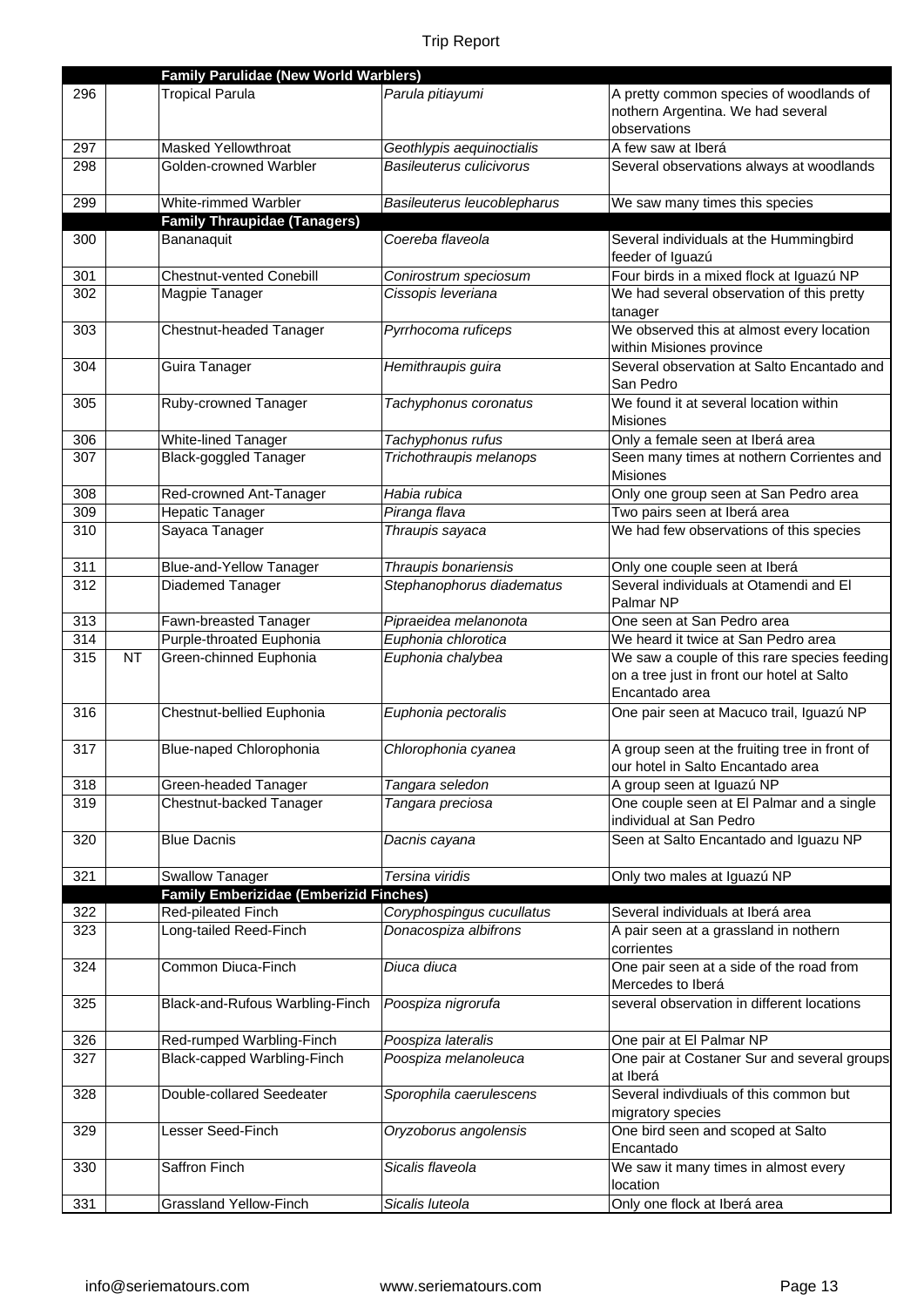| 332 |    | Wedge-tailed Grass-Finch                          | Emberizoides herbicola    | Two pairs at the grasslands of Iberá and<br>another couple at nothern Corrientes                                      |
|-----|----|---------------------------------------------------|---------------------------|-----------------------------------------------------------------------------------------------------------------------|
|     |    |                                                   |                           |                                                                                                                       |
| 333 |    | Lesser Grass-Finch                                | Emberizoides ypiranganus  | One pair at the grasslands of Ibera                                                                                   |
| 334 |    | Great Pampa-Finch                                 | Embernagra platensis      | One of the commonest grasslands bird                                                                                  |
| 335 |    | <b>Yellow-billed Cardinal</b>                     | Paroaria capitata         | Only two birds at Costanera Sur                                                                                       |
| 336 |    | <b>Red-crested Cardinal</b>                       | Paroaria coronata         | Fairly common from Entre Rios to Corrientes                                                                           |
| 337 |    | <b>EN-NE Yellow Cardinal</b>                      | Gubernatrix cristata      | A pair seen at a short grass area in the<br>middle of a thorny woodland of Ibera. We                                  |
|     |    |                                                   |                           | scoped it!                                                                                                            |
| 338 |    | <b>Grassland Sparrow</b>                          | Ammodramus humeralis      | Few observations in grasslands                                                                                        |
| 339 |    | <b>Rufous-collared Sparrow</b>                    | Zonotrichia capensis      | Probably the commonest bird of the trip                                                                               |
|     |    | <b>Family Cardinalidae (Grosbeaks, Saltators)</b> |                           |                                                                                                                       |
| 340 |    | <b>Black-throated Grosbeak</b>                    | Saltator fuliginosus      | One bird at Salto Encantado                                                                                           |
| 341 |    | Greyish Saltator                                  | Saltator coerulescens     | One pair at Iberá                                                                                                     |
| 342 |    | Green-winged Saltator                             | Saltator similis          | Few at Iberá and another at Salto Encantado                                                                           |
| 343 |    | Golden-billed Saltator                            | Saltator aurantiirostris  | Pretty common at thorny woodlands of Entre<br><b>Rios and Corrientes</b>                                              |
| 344 |    | <b>Thick-billed Saltator</b>                      | Saltator maxillosus       | One pair in San Pedro area                                                                                            |
| 345 |    | Glaucous-blue Grosbeak                            | Cyanoloxia glaucocaerulea | One at Iberá and a second individual at                                                                               |
|     |    |                                                   |                           | Salto Encantado                                                                                                       |
|     |    | Family Icteridae (Orioles, Blackbirds)            |                           |                                                                                                                       |
| 346 |    | Red-rumped Cacique                                | Cacicus haemorrhous       | Several colonies of this cacique in different<br>locations of Misiones province                                       |
| 347 |    | Golden-winged Cacique                             | Cacicus chrysopterus      | One pair at Iberá and a second pair at Salto<br>Encantado                                                             |
| 348 |    | Solitary Black Cacique                            | Cacicus solitarius        | A couple at Costanera Sur                                                                                             |
| 349 |    | <b>Epaulet Oriole</b>                             | Icterus cayanensis        | Fairly common in all woody area                                                                                       |
| 350 |    | <b>Unicolored Blackbird</b>                       | Chrysomus cyanopus        | Seen only at the marshlands of Iberá                                                                                  |
| 351 |    | Yellow-winged Blackbird                           | Chrysomus thilius         | Fairly common at Otamendi and Ceibas                                                                                  |
| 352 |    | Chestnut-capped Blackbird                         | Chrysomus ruficapillus    | One group at Ceibas and a second at Iberá                                                                             |
|     |    |                                                   |                           |                                                                                                                       |
| 353 |    | Yellow-rumped Marshbird                           | Pseudoleistes guirahuro   | Few flocks at Iberá                                                                                                   |
| 354 |    | Brown-and-Yellow Marshbird                        | Pseudoleistes virescens   | Several groups at different locations within<br>grasslands and open habitats from Entre<br><b>Rios and Corrientes</b> |
| 355 | VU | Saffron-cowled Blackbird                          | Xanthopsar flavus         | We found this threathened species in Entre<br>Rios and Corrientes provinces.                                          |
| 356 |    | Baywing                                           | Agelaioides badius        | We found it pretty common in open areas                                                                               |
| 357 |    | Chopi Blackbird                                   | Gnorimopsar chopi         | Just observed outside Salto Encantado and<br>in the gardens of Iguazú National Park                                   |
| 358 |    | Scarlet-headed Blackbird                          | Amblyramphus holosericeus | A pair at Otamendi and several others in the<br>marshlands of Iberá                                                   |
| 359 |    | <b>Screaming Cowbird</b>                          | Molothrus rufoaxillaris   | Several views at different locations                                                                                  |
| 360 |    | Shiny Cowbird                                     | Molothrus bonariensis     | Another of the commonest birds of the trip                                                                            |
| 361 |    | <b>Giant Cowbird</b>                              | Molothrus oryzivorus      | Only one pair at Salto Encantado PP                                                                                   |
| 362 |    | White-browed Blackbird                            | Leistes superciliaris     | Few individuals at the grasslands of Iberá                                                                            |
|     |    | <b>Family Fringilidae (Cardueline Finches)</b>    |                           |                                                                                                                       |
| 363 |    | <b>Hooded Siskin</b>                              | Carduelis magellanica     | Fairly common in open woodlands in Entre                                                                              |
|     |    |                                                   |                           | <b>Rios and Corrientes</b>                                                                                            |
|     |    | <b>Family Ploceidae (Sparrows)</b>                |                           |                                                                                                                       |
| 364 |    | <b>House Sparrow</b>                              | Passer domesticus         | Almost in every town of the trip                                                                                      |
|     |    |                                                   |                           |                                                                                                                       |
|     |    |                                                   |                           |                                                                                                                       |
|     |    |                                                   |                           |                                                                                                                       |
|     |    | <b>MAMMALS</b>                                    |                           |                                                                                                                       |
|     |    |                                                   |                           |                                                                                                                       |